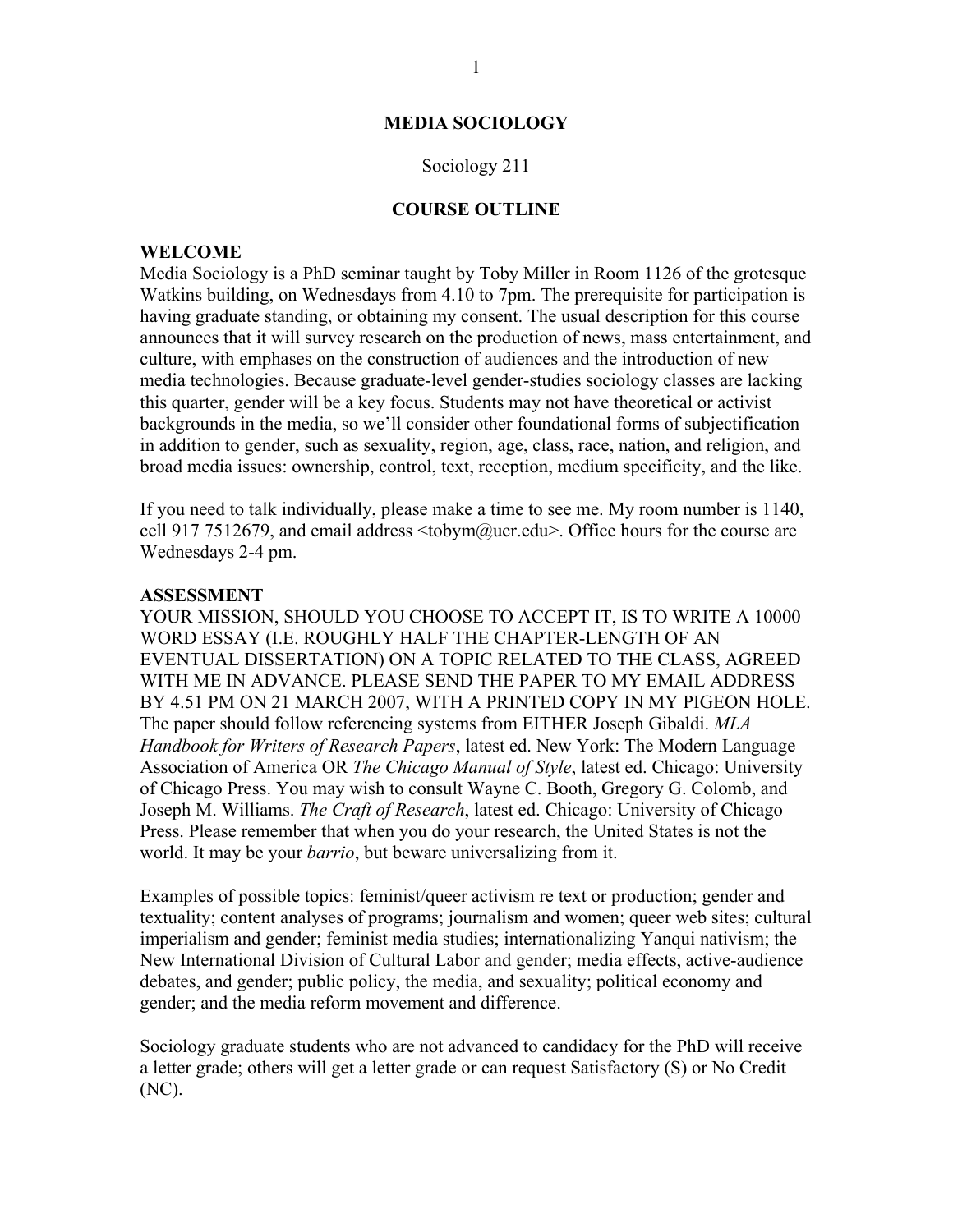# **TEXTBOOKS**

John Hartley, ed. *Creative Industries*. Oxford: Blackwell, 2005. Toby Miller, ed. *Television Studies*. London: British Film Institute, 2002.

The textbooks are very general. *Creative Industries* applies recent developments in media studies to industry development, with gender an issue you must bring to its table. *Television Studies* surveys the state of play in media studies up to now, and directly addresses gender.

# **COURSE TOPICS AND READINGS (I expect you also to draw on the big list of references and elsewhere for discussion)**

WEEK ONE January 10, 2007—INTRODUCTION

- WEEK TWO January 17, 2007—MEDIA STUDIES Miller 1-7, Hartley 1-30
- WEEK THREE January 24, 2007—TEXTS Miller 27-33, 56-59, 91-104, 109-12, 116-27
- WEEK FOUR January 31, 2007—AUDIENCES (I) Miller 4-6, 11-14, 17-24, 60-63, 74- 80, 87-90, 113-15, 127-30
- WEEK FIVE February 7, 2007—AUDIENCES (II) Miller 14-17, 24-26, 64-73, 104-08; Hartley 177-87, 214-18
- WEEK SIX February 14, 2007—CULTURAL POLICY Miller 50-56, 80-87, 130-31; Hartley 55-69, 147-56
- WEEK SEVEN February 21, 2007—POLITICAL ECONOMY Miller 7-11, 43-50; Hartley 93-104, 126-46, 361-98
- WEEK EIGHT February 28, 2007—CREATIVE INDUSTRIES Hartley 233-79, 299-311
- WEEK NINE March 7, 2007—STUDENT PRESENTATIONS RE PAPERS (you will outline your intended papers and receive feedback on ideas and references from us)

WEEK TEN March 14, 2007—STUDENT PRESENTATIONS RE PAPERS

A program run by over the past two and a half years by the Program in Film  $\&$  Visual Culture, the Center for Ideas & Society, and the journal *Television & New Media* has brought many leading cultural and social theorists to campus. This quarter we shall feature two prominent speakers, Sarah Banet-Weiser and Michael Hanchard. I suggest you look into their work in advance and attend their talks, which will be on January 23 (at 3pm) and January 24 (at 11am) for Banet-Weiser and February 14 (at 12pm) and February 15 (at 11am) for Hanchard. As usual, the format will be that on the first day the guests will present whatever they wish from their current work and on the second day there will be a roundtable on cultural politics/media and cultural studies. The locations will probably be HMNSS 1500. I'm sure many of you have attended the many such events we've held and will be familiar with how they run.

# **BIG LIST OF REFERENCES**

In order to comprehend the media, it's necessary to understand but also move beyond the  $19<sup>th</sup>/20<sup>th</sup>$ -century blinkers of knowledge boundaries erected and policed by rent-seeking professional associations. Many disciplinary formations address the media, and several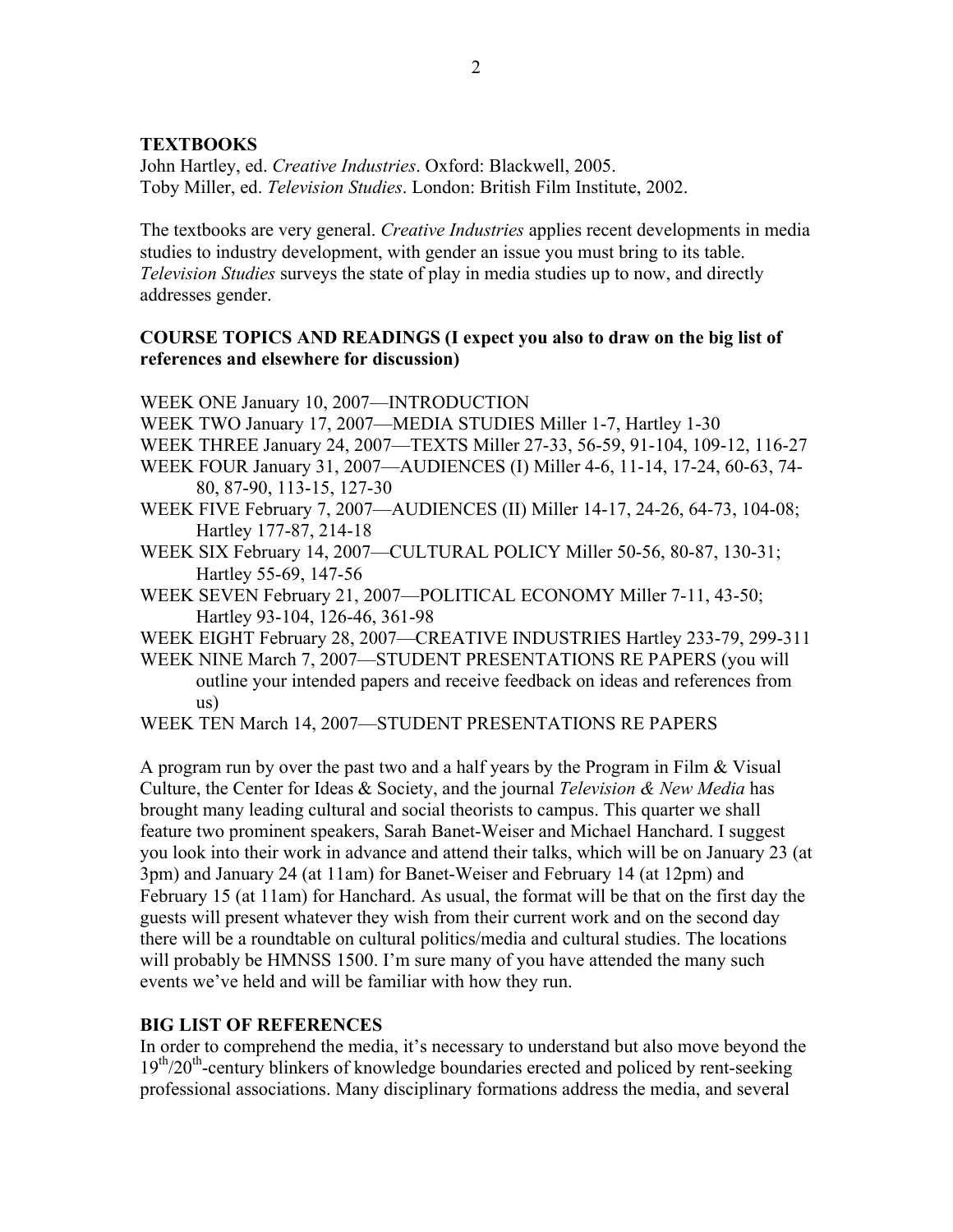adopt gender optics (some relevant references are asterisked; many others listed here also address gender). Key institutions include: the International Association for Media and Communication Research, the International Communication Association, the Society for Cinema and Media Studies, the Association for Education in Journalism and Mass Communication, Union for Democratic Communications, the National Communication Association, the Canadian Communication Association, the Canadian Association of Media Education Organizations, the Center for Media Education, the Center for Media Literacy, Citizens for Media Literacy, the Media Education Foundation, the UK Association for Media Communication and Cultural Studies, EPTIC—Economía Política de las Tecnologías de la Información y de la Comunicación, the American Communication Association, the International Institute of Communications, the International Association for Media History, the African Council for Communication Education, the Baltic Association for Investigating the Communications Media, the Chinese Communication Association, the Caribbean Association for the Study of Communication, NORDICOM, the American Studies Association, the Popular Culture Association, the British Universities Film and Video Council, the Society for Visual Anthropology, the Asian Mass Communication Research Centre, the University Film and Video Association, the European Institute for the Media, the European Audiovisual Observatory, the Broadcast Education Association, the European Institute for Communication and Culture, the International Visual Sociology Association, Asociación Boliviana de Investigadores de la Comunicación, the Communication Institute for Online Scholarship, Screen Studies, Console-ing Passions, and Visible Evidence.

Key journals include: *International Journal of Politics, Culture, and Society, Revista Electrónica Internacional de Economía Política de las Tecnologías de la Información y de la Comunicación, Entertainment and Sports Law Journal, Asian Media, Comunicaçao e Sociedade, Communication Research Trends, Loyola Entertainment Law Journal, Invisible Culture: An Electronic Journal for Visual Culture, Cardozo Studies in Law and Literature, Columbia-VLA Journal of Law and the Arts, Communications, Loyola Entertainment Law Journal, Qualitative Research Reports in Communication, International Journal of Cultural Policy, Journal of Arts Management Law and Society, Javnost/The Public, Skrien, Television Quarterly, Mediekultur, Diálogos de la Comunicación, Gazette: The International Journal for Communication Studies, Communication Review, Comunicación, Media Development, Massekultur & Medier, Cuadernos de Nación, Communication Research, Political Communication, Journal of Communication, Journal of Radio Studies, Intermedios, Mass Communication & Society, New Review of Film and Television Studies, Critical Studies in Media Communication, Emergences, Velvet Light Trap, Journal of Broadcasting & Electronic Media, Journalism & Mass Communication Quarterly, InterMedia, Cultural Studies, Journal of Communication Inquiry, Journal of Popular Film and Television, Media Culture & Society, European Journal of Communication, camera obscura, Comunicación y Sociedad, Critical Arts, Canadian Journal of Communication, NORDICOM Review of Nordic Research on Media and Communication, Journal of International Communication, Asian Journal of Communication, Journal of Popular Culture, Convergence, Continuum, International Journal of Cultural Studies, Poetics, Screen Education, Journal of Cultural Economics, Journal of Media Economics, Cinema*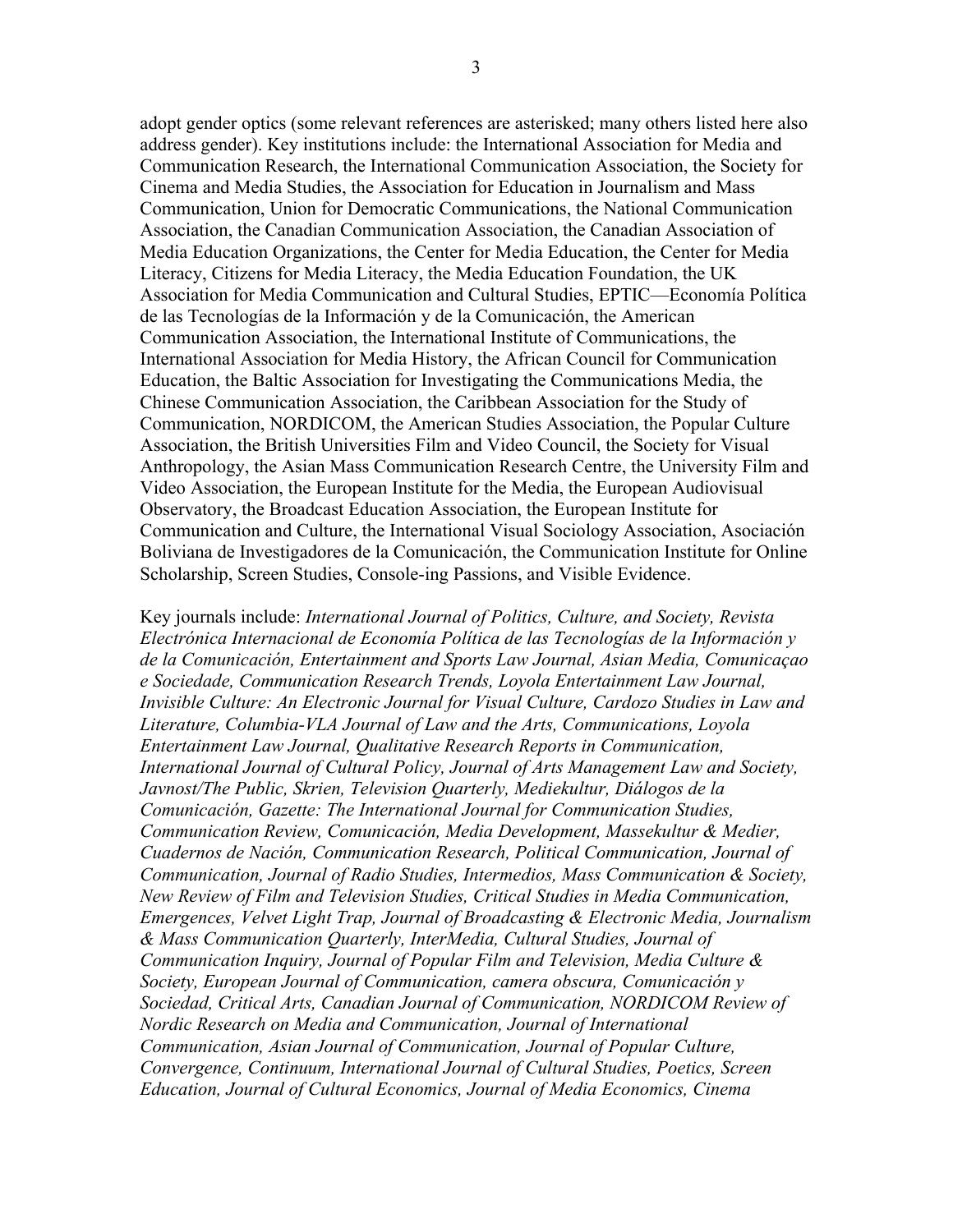*Journal, Journal of Film and Video, Media Asia, Intercom, Studies in Latin American Popular Culture, Screen, Journal of Media Practice, Vert!go, Historical Journal of Film, Radio, and Television, European Journal of Cultural Studies, Fordham Intellectual Property, Media & Entertainment Law Journal, Asian Journal of Communication, Quarterly Review of Film and Video, New Media & Society, Mass Communication Review, Feminist Media Studies, Media International Australia, Visual Anthropology, KEIO Communication Review, Africa Media Review, Visual Anthropology Review, Media Law and Practice, International Journal of Media & Cultural Politics, Media Perspektiven, Media Studies Journal, Entertainment Law Review, Perfiles Latinoamericanos, Journal of Popular Music Studies, Cultural Analysis, Résaux, Media History, Howard Journal of Communication, Women's Studies in Communication, Quarterly Journal of Speech, Communication Theory, M/C—A Journal of Media and Culture, Journalism History, Electronic Journal of Communication, Communication Booknotes Quarterly, International Journal of Communication, International Journal of Communications Law and Policy, Television & New Media, Comunicaço & Politica, Journalism: Theory, Practice and Criticism, Journalism Studies, American Quarterly, Transnational Broadcasting Journal, Visual Sociology, Social Semiotics, Harvard International Journal of Press/Politics, Games and Culture: A Journal of Interactive Media, Journal of E-Media Studies, Jump Cut, Online Journalism Review, Participations—International Journal of Audience Research, Critical Studies in Television, Wide Angle, Flow: A Critical Forum on Television and Media Culture, Review of Education/Pedagogy/Cultural Studies,* and *Communication and Critical/Cultural Studies.* 

### **ANTHROPOLOGY**

- \*Lila Abu-Lughod. *Dramas of Nationhood: The Politics of Television in Egypt*. Chicago: University of Chicago Press, 2005.
- Kelly Michelle Askew and Richard R. Wilk, eds. *The Anthropology of Media: A Reader*. Malden: Blackwell, 2002.
- Marcus Banks and Howard Morphy, eds. *Rethinking Visual Anthropology*. New Haven: Yale University Press, 1997.

*Canberra Anthropology* 17, no. 2 (1994): 73-102.

- John Collier, Jr. and Malcolm Collier*. Visual Anthropology: Photography as a Research Method*. Albuquerque: University of New Mexico Press, 1986.
- Peter Ian Crawford and David Turton, eds. *Film as Ethnography*. Manchester: Manchester University Press, 1992.
- Arlene Dávila. *Latinos Inc.: The Marketing and Making of a People*. Berkeley: University of California Press, 2001.
- David Howard Day. *A Treasure Hard to Attain: Images of Archaeology in Popular Film with a Filmography*. Lanham: Scarecrow Press, 1997.
- Barry Dornfeld. *Producing Public Television, Producing Public Culture*. Princeton: Princeton University Press, 1998.
- Dale E. Eickelman and Jon W. Anderson, eds. *New Media in the Muslim World: The Emerging Public Sphere*, 2<sup>nd</sup> ed. Bloomington: Indiana University Press, 2003.
- "Ethnographic Film." *Cambridge Anthropology* (1977).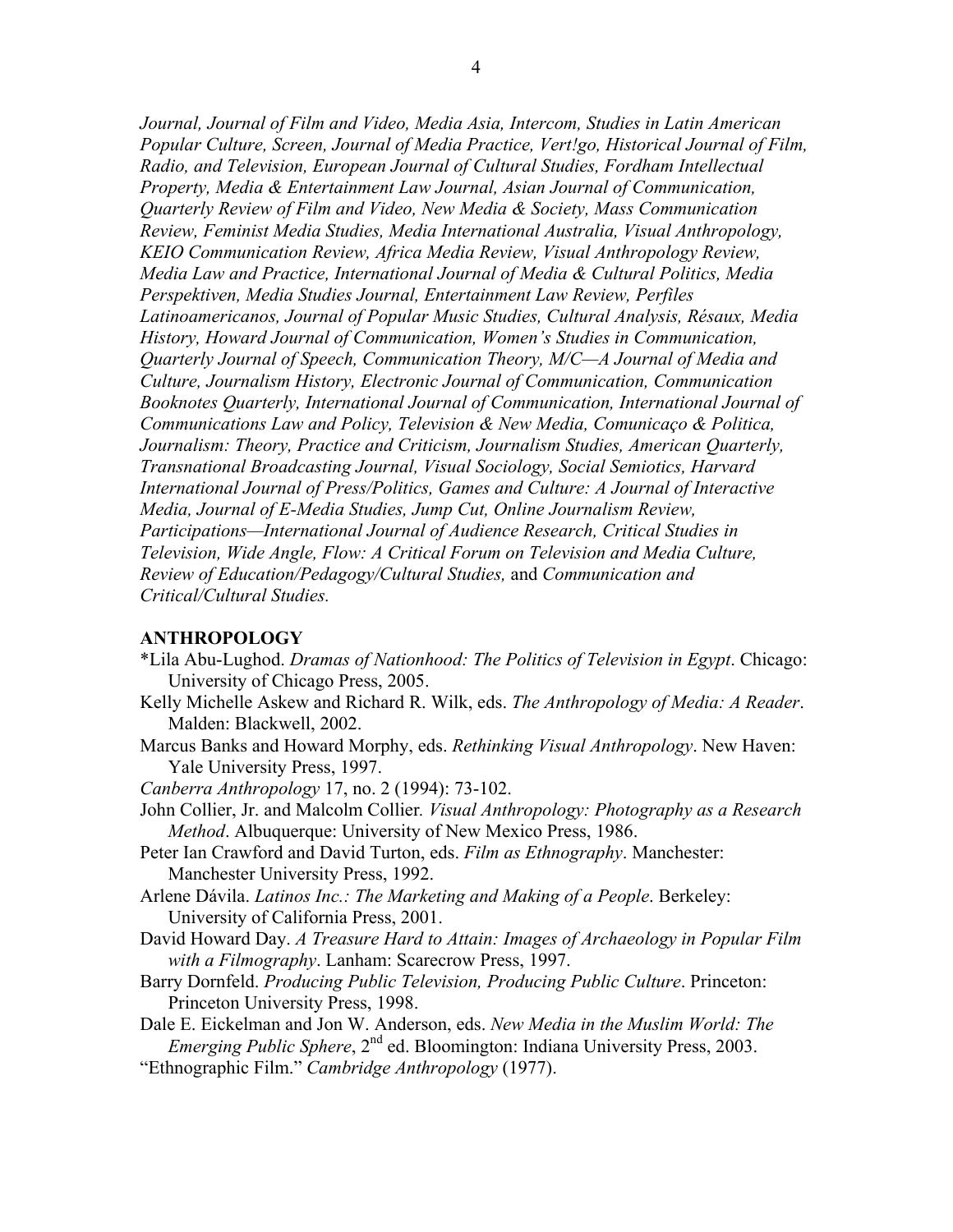- \*"Feminist Approaches to the Visualization of Culture." *Visual Anthropology Review* 9, no. 1 (1993).
- "Filming Through the Mists of Time." *Current Anthropology* 37 Supplement (1996): S87-S111.
- Néstor García-Canclini. *Consumers and Citizens: Multicultural Conflicts in the Process of Globalization*. Trans. George Yúdice. Minneapolis: University of Minnesota Press, 2001.
- Faye D. Ginsburg, Lila Abu-Lughod, and Brian Larkin, eds. *Media Worlds: Anthropology on New Terrain*. Berkeley: University of California Press, 2002.
- Alison Griffiths. *Wondrous Difference: Cinema, Anthropology and Turn-of-the-Century Visual Culture*. New York: Columbia University Press, 2002.
- Felipe Korzenny and Stella Ting-Toomey, eds. *Mass-Media Effects Across Cultures*. London: Sage, 1992.
- Peter Loizos. *Innovation in Ethnographic Film: From Innocence to Self-Consciousness, 1955-1985*. Chicago: University of Chicago Press, 1993.
- David MacDougall. *Transcultural Cinema*. Ed. Lucien Taylor. Princeton: Princeton University Press, 1998.
- \*Purnima Mankekar. *Screening Culture, Viewing Politics: An Ethnography of Television, Womanhood, and Nation in Postcolonial India*. Durham: Duke University Press, 1999.
- Rosalind C. Morris. *New Worlds from Fragments: Film, Ethnography, and the Representation of Northwest Coast Cultures*. Boulder: Westview Press, 1994.
- Hortense Powdermaker. *Hollywood: The Dream Factory*. Boston: Little, Brown, 1950.
- Jack Rollwagen, ed. *Anthropological Filmmaking: Anthropological Perspectives on the Production of Film and Video for General Public Audiences*. Chur: Harwood Academic Publishers, 1990.
- Sol Worth. *Studying Visual Communication*. Ed. Larry Gross. Philadelphia: University of Pennsylvania Press, 1981.
- Sol Worth and John Adair. *Through Navajo Eyes: An Exploration in Film Communication and Anthropology*. Albuquerque: University of New Mexico, 1997.

## **CINEMA STUDIES**

- Charles R. Acland. *Screen Traffic: Movies, Multiplexes, and Global Culture*. Durham: Duke University Press, 2003.
- \*Parveen Adams. *The Emptiness of the Image: Psychoanalysis and Sexual Difference*. London: Routledge, 1996.
- \*Parveen Adams and Elizabeth Cowie, eds. *The Woman in Question*. Cambridge, Mass.: Massachusetts Institute of Technology Press, 1990.
- Stuart C. Aitken and Leo E. Zonn, eds. *Place, Power, Situation, and Spectacle: A Geography of Film*. Totowa: Rowman & Littlefield, 1994.
- Thomas Austin. *Hollywood, Hype and Audiences: Selling and Watching Popular Film in the 1990s*. Manchester: Manchester University Press, 2002.
- \*Bad Object-Choices, ed. *How do I Look? Queer Film and Video*. Seattle: Bay Press, 1991.
- Aaron Baker. *Contesting Identities: Sports in American Film*. Urbana: University of Illinois Press, 2003.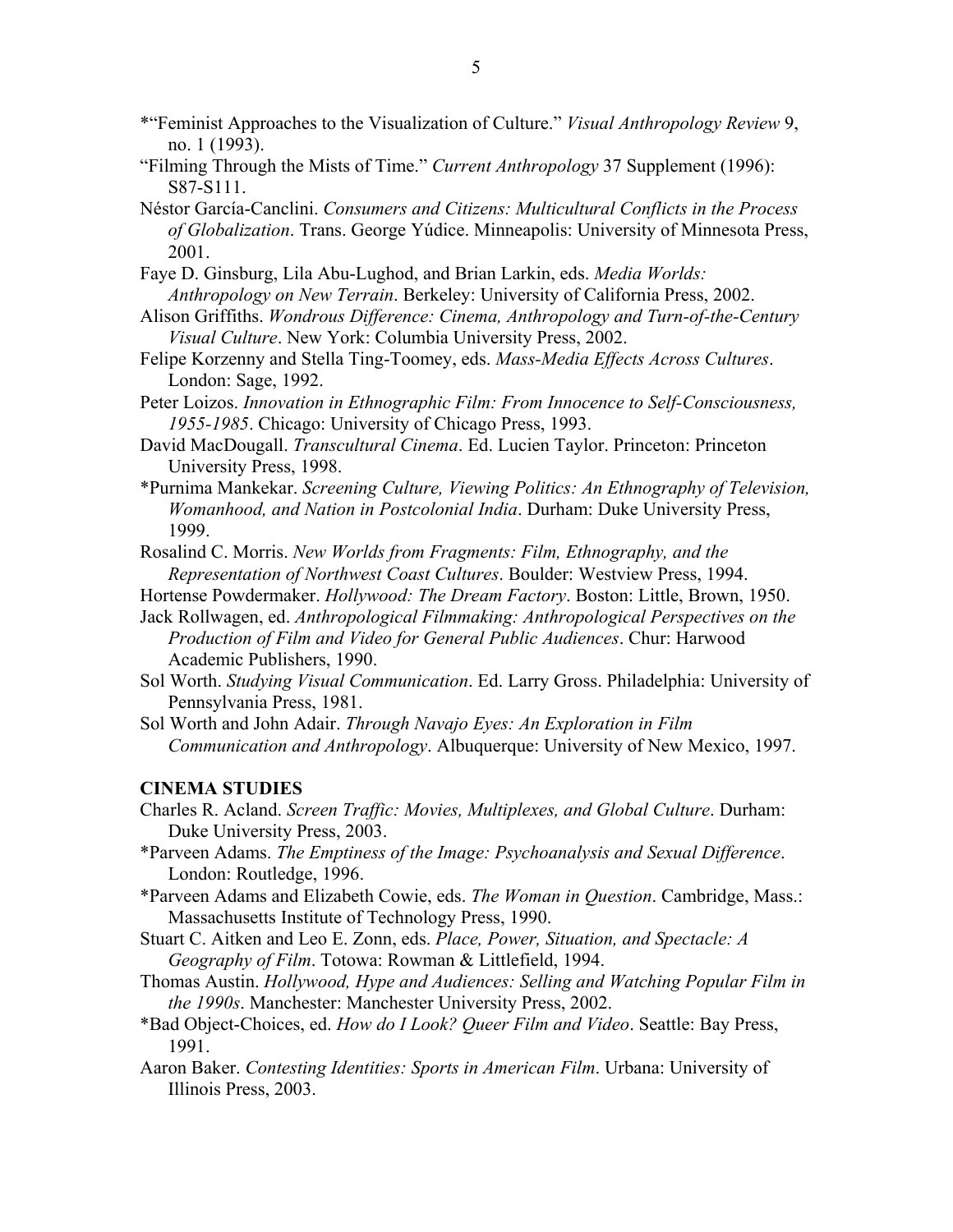- Erik Barnouw. *Documentary: A History of the Non-Fiction Film*, 2nd rev. ed. Oxford: Oxford University Press, 1993.
- \*Rhona Joella Berenstein. *Attack of the Leading Ladies: Gender, Sexuality, and Spectatorship in Classic Horror Cinema*. New York: Columbia University Press, 1995.
- Paul Bergman and Michael Asimow. *Reel Justice: The Courtroom Goes to the Movies*. Kansas City: Andrews and McMeel, 1996.
- Daniel Bernardi, ed. *The Birth of Whiteness: Race and the Emergence of United States Cinema*. New Brunswick: Rutgers University Press, 1996.
- Daniel Bernardi, ed. *Looking at Film History in "Black and White*.*"* New Brunswick: Rutgers University Press, 1996.
- \*Sarah Berry. *Screen Style: Fashion and Femininity in 1930s Hollywood*. Minneapolis: University of Minnesota Press, 2000.
- David A. Black. *Law in Film: Resonance and Representation*. Urbana: University of Illinois Press, 1999.
- David Bordwell, Janet Staiger, and Kristin Thompson. *The Classical Hollywood Cinema: Film Style and Mode of Production to 1960*. London: Routledge, 1988.
- Julianne Burton, ed. *The Social Documentary in Latin America*. Pittsburgh: University of Pittsburgh Press, 1990.
- Richard Butsch. *The Making of American Audiences: From Stage to Television, 1750- 1990*. Cambridge: Cambridge University Press, 2000.
- Danae Clark. *Negotiating Hollywood: The Cultural Politics of Actors' Labor*. Minneapolis: University of Minnesota Press, 1995.
- \*Pamela Church Gibson and Roma Gibson, eds. *Dirty Looks: Women, Pornography, Power*. London: British Film Institute, 1993.
- \*Steve Cohan. *Masked Men: Masculinity and the Movies in the Fifties*. Bloomington: Indiana University Press, 1997.
- \*Steve Cohan and Ina Rae Hark, eds. *Screening the Male: Exploring Masculinities in the Hollywood Cinema*. New York: Routledge, 1992.
- Pam Cook and Mieke Bernink, eds. *The Cinema Book*, 2nd ed. London: British Film Institute; Bloomington: Indiana University Press, 1999.
- \*Pam Cook and Philip Dodd, eds. *Women and Film: A Sight and Sound Reader*. Philadelphia: Temple University Press, 1993.
- John Corner. *The Art of Record: A Critical Introduction to Documentary*. Manchester: Manchester University Press, 1996.
- John Corner, ed. *Documentary and the Mass Media*. London: Edward Arnold, 1986.
- \*Elizabeth Cowie. *Representing the Woman: Cinema and Psychoanalysis*. Minneapolis: University of Minnesota Press, 1996.
- Ward Churchill. *Fantasies of the Master Race: Literature, Cinema and the Colonization of American Indians*. Ed. M. Annette Jaimes. Monroe: Common Courage Press, 1992.
- Manthia Diawara. *African Cinema: Politics and Culture*. Bloomington: Indiana University Press, 1992.
- Manthia Diawara, ed. *Black American Cinema*. New York: Routledge, 1993.
- Wimal Dissanayake, ed. *Colonialism and Nationalism in Asian Cinema*. Bloomington: Indiana University Press, 1994.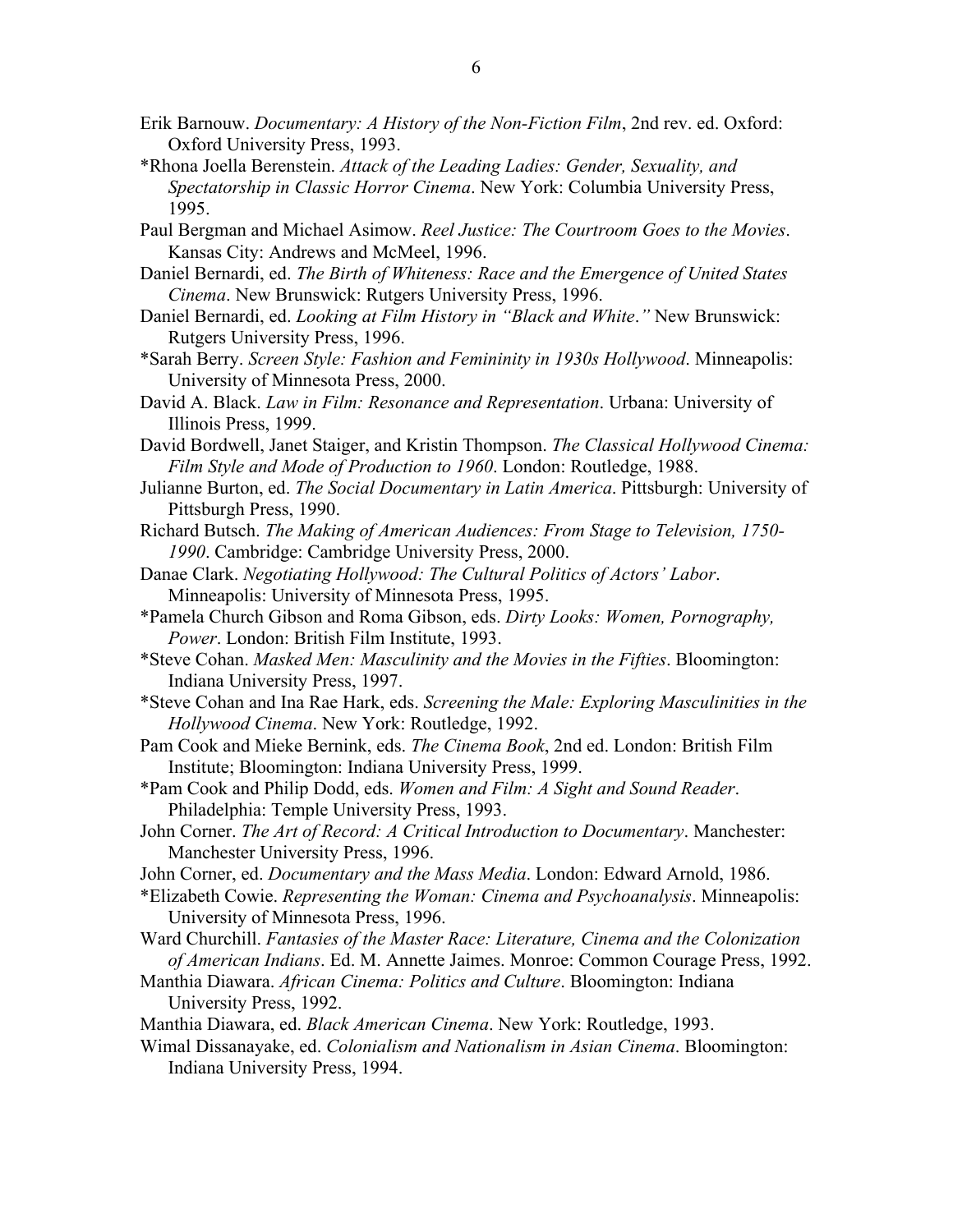- \*Alexander Doty. *Making Things Perfectly Queer: Interpreting Mass Culture*. Minneapolis: University of Minnesota Press, 1993.
- \*Richard Dyer. *Stars,* 2nd rev. ed. London: British Film Institute, 1997.
- Greg Elmer and Mike Gasher, eds. *Contracting Out Hollywood: Runaway Productions and Foreign Location Shooting*. Lanham: Rowman & Littlefield, 2005.
- \*Patricia Erens, ed. *Issues in Feminist Film Criticism*. Bloomington: Indiana University Press, 1990.
- \*Patricia Erens, ed. *Sexual Strategems: The World of Women in Film*. New York: Horizon, 1979.
- \*"The Female Spectator." *Camera obscura* nos. 20-21 (1989).
- \*"Feminist Film Criticism." *Film Criticism* 13, no. 2 (1989).
- \*"Feminist Film Criticism" *Film Reader* no. 5 (1982).
- Anne Fienup-Riordan. *Freeze-Frame: Alaska Eskimos in the Movies*. Seattle: University of Washington Press, 1995.
- \*Lucy Fischer. *Shot/Countershot: Film Tradition and Women's Cinema*. Princeton: Princeton University Press, 1989.
- \*Caryl Flinn. *Strains of Utopia: Gender, Nostalgia, and Hollywood Film Music*. Princeton: Princeton University Press, 1992.
- Barbara Foley. *Telling the Truth: The Theory and Practice of Documentary Fiction*. Ithaca: Cornell University Press, 1986.
- \*Lizzie Francke. *Script Girls: Women Writers in Hollywood*. London: British Film Institute, 1994.
- \*Rosa Linda Fregoso. *The Bronze Screen: Chicana and Chicano Film Culture*. Minneapolis: University of Minnesota Press, 1993.
- Lester Friedman, ed. *Unspeakable Images: Ethnicity and the American Cinema*. Chicago: University of Illinois Press, 1991.
- \*Martha Gever, John Greyson, and Pratibha Parmar, eds. *Queer Looks: Perspectives on Lesbian and Gay Film and Video*. New York: Routledge, 1993.
- Christine Gledhill and Linda Williams, eds. *Reinventing Film Studies*. London: Arnold, 2000.
- Ben Goldsmith and Tom O'Regan. *The Film Studio: Film Production in the Global Economy*. Lanham: Rowman & Littlefield, 2005.
- Douglas Gomery. *The Hollywood Studio System*. New York: St. Martin's Press, 1986.
- Barry Keith Grant and Jeannette Sloniowski, eds. *Documenting the Documentary: Close Readings of Documentary Film and Video*. Detroit: Wayne State University Press, 1998.
- \*Molly Haskell. *From Reverence to Rape: The Treatment of Women in the Movies*, 2nd ed. Chicago: University of Illinois Press, 1987.
- John Hill and Pamela Church Gibson, eds. *The Oxford Guide to Film Studies*. Oxford: Oxford University Press, 1998.
- \*Chris Holmlund and Cynthia Fuchs, eds. *Between the Sheets, In the Streets: Queer, Lesbian, Gay Documentary*. Minneapolis: University of Minnesota Press, 1997.
- \*bell hooks. *Black Looks: Race and Representation*. Boston: South End Press, 1992.
- Aida A. Hozic. *Hollyworld: Space, Power, and Fantasy in the American Economy*. Ithaca: Cornell University Press, 2001.
- \*Maggie Humm. *Feminism and Film*. Bloomington: Indiana University Press, 1997.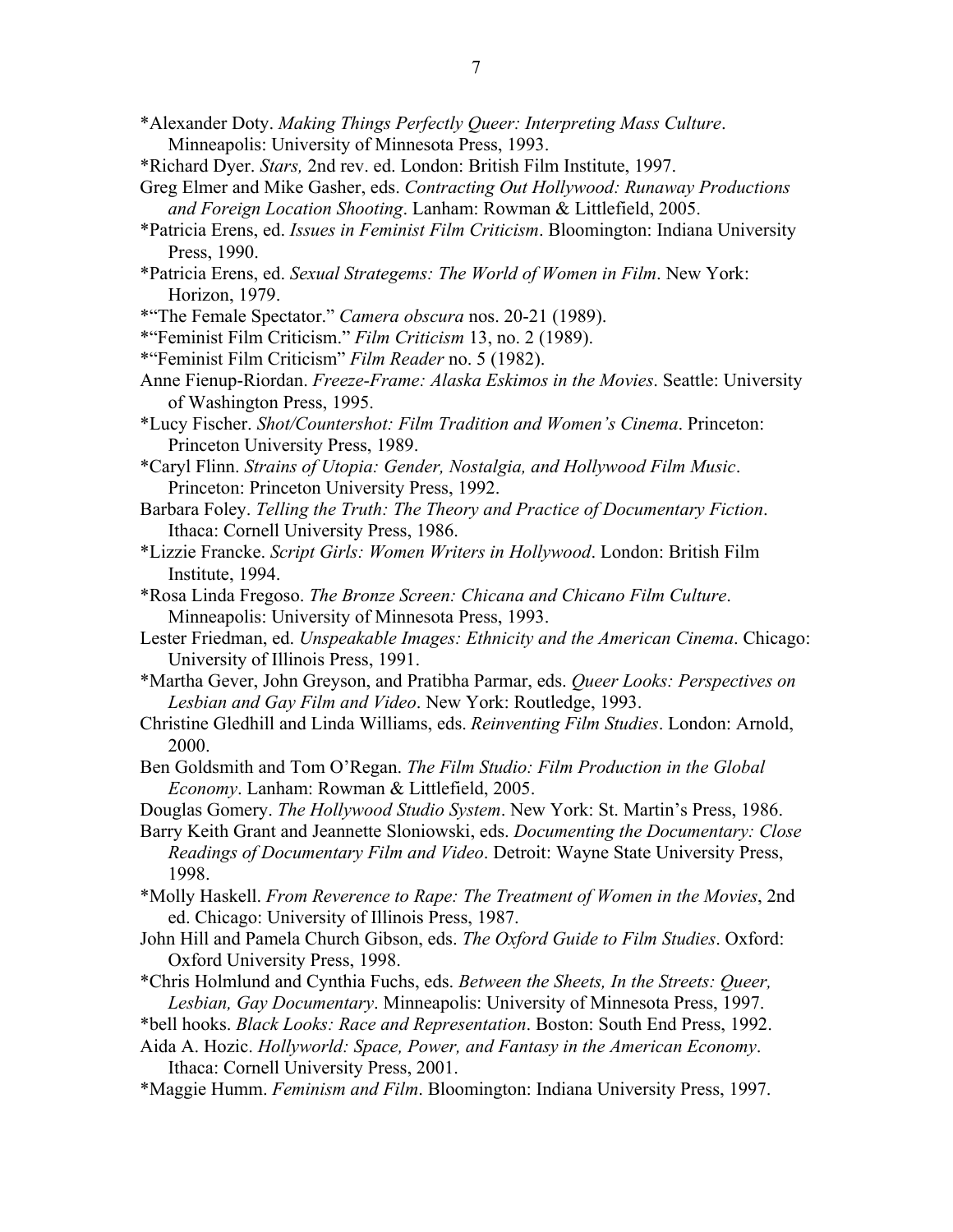- John Izod. *Hollywood and the Box Office, 1895-1986*. New York: Columbia University Press, 1988.
- \*Susan Jeffords. *Hard Bodies: Hollywood Masculinity in the Reagan Era*. Brunswick: Rutgers University Press, 1993.
- Garth Jowett and James M. Linton. *Movies as Mass Communication*. Beverly Hills: Sage, 1980.
- \*E. Ann Kaplan. *Motherhood and Representation: The Mother in Popular Culture and Melodrama*. New York: Routledge, 1992.
- \*Karyn Kay and Gerald Peary, eds. *Women and the Cinema*. New York: EP Dutton, 1977.
- Paul Kerr, ed. *The Hollywood Film Industry*. London: British Film Institute/Routledge and Kegan Paul, 1986.
- \*Pat Kirkham and Janet Thumin. *You Tarzan: Masculinity, Movies, and Men*. New York: St. Martin's Press, 1993.
- \*Alexis Krasilovsky. *Women Behind the Camera: Conversations with Camerawomen*. Westport: Praeger, 1997.
- \*Frank Krutnik. *In a Lonely Street: Film Noir, Genre, Masculinity*. London: Routledge, 1991.
- \*Annette Kuhn. *The Power of the Image: Essays on Representation and Sexuality*. London: Routledge and Kegan Paul, 1985.
- \*"Latin American Cinema: Gender Perspectives." *Journal of Film and Video* 44, nos. 3-4 (1992-93).
- \*Amy Lawrence. *Echo and Narcissus: Women's Voices in Classical Hollywood*. Berkeley: University of California Press, 1991.
- \*Peter Lehman, ed. *Masculinity: Bodies, Movies, Culture*. New York: Routledge, 2001.
- J. Levenson. *The Back Lot: Motion Picture Studio Laborer's Craft Described by a Hollywood Laborer*. Los Angeles: Levenson Press, 1972.
- Jon Lewis. *The Road to Romance and Ruin: Teen Films and Youth Culture*. New York: Routledge, 1992.
- Christoph Lindner, ed. *The James Bond Phenomenon: A Critical Reader*. Manchester: Manchester University Press, 2003.
- \*Cynthia Lucia. *Framing Female Lawyers: Women on Trial in Film*. Austin: University of Texas Press, 2005.
- Richard Maltby. *Hollywood Cinema*, 2nd ed. Malden: Blackwell, 2003.
- \*Gina Marchetti. *Romance and the "Yellow Peril": Race, Sex, and Discursive Strategies in Hollywood Fiction*. Berkeley: University of California Press, 1994.
- Paula Massood. *Black City Cinema: African American Urban Experiences in Film*. Philadelphia: Temple University Press, 2003.
- Larry May. *Screening Out the Past: The Birth of Mass Culture and the Motion Picture Industry*. Chicago: University of Chicago Press, 1983.
- \*Mandy Merck, ed. *The Sexual Subject: Screen Reader in Sexuality*. New York: Routledge, 1992.
- \*Christian Metz. *The Imaginary Signifier: Psychoanalysis and the Cinema*. Trans. Celia Britton, Annwyl Williams, Ben Brewster and Alfred Guzzetti. Bloomington: Indiana University Press, 1982.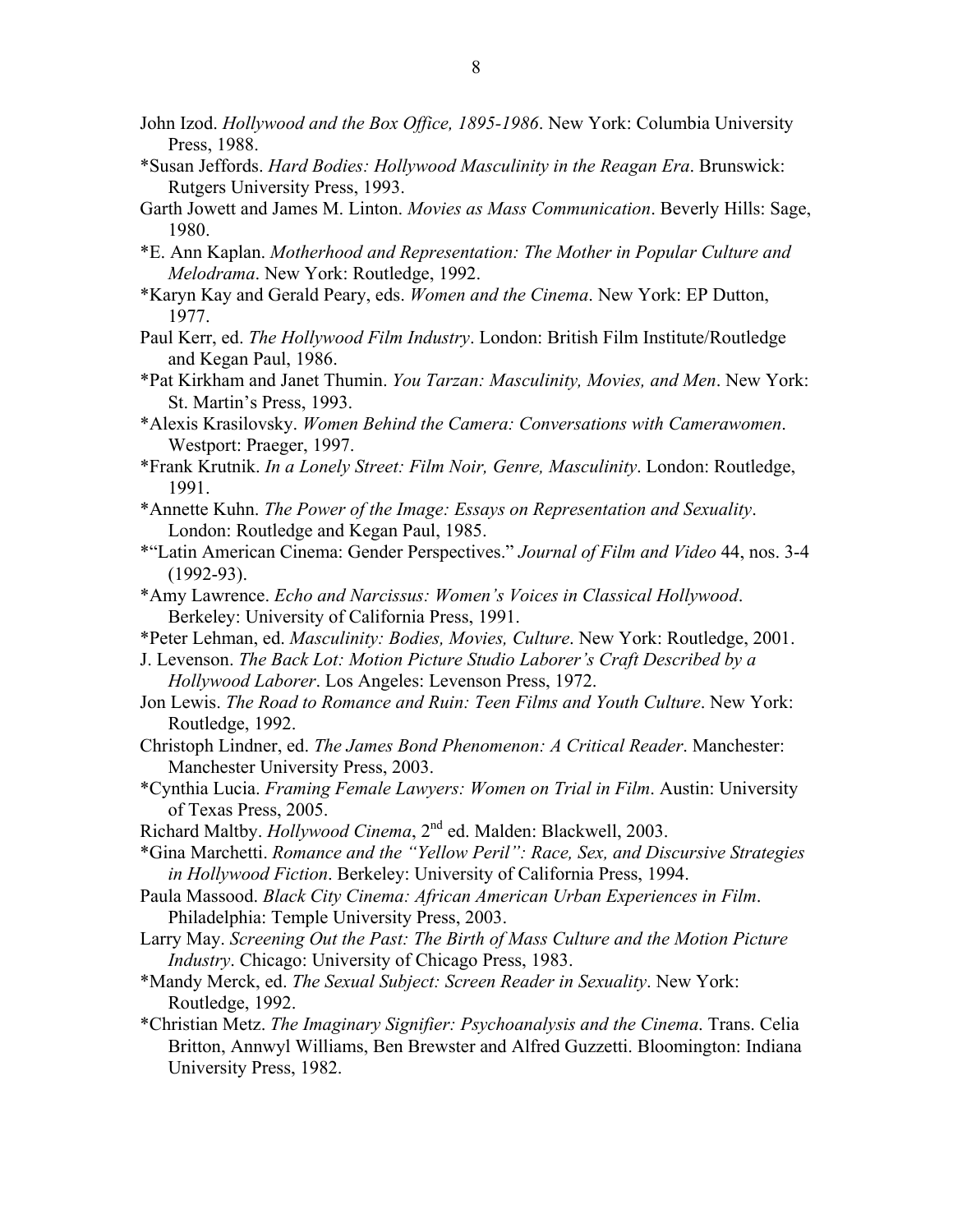- \*Toby Miller. *Spyscreen: Espionage on Film and TV from the 1930s to the 1960s*. Oxford: Oxford University Press, 2003.
- Toby Miller, Nitin Govil, John McMurria, Richard Maxwell, and Ting Wang. *Global Hollywood 2*. London: British Film Institute, 2005.
- Toby Miller and Robert Stam, eds. *A Companion to Film Theory*. Oxford: Blackwell, 2004.
- \*"New Masculinities." *Velvet Light Trap* 38 (1996): 1-50.
- \*Tania Modleski. *Feminism Without Women: Culture and Criticism in a "Postfeminist" Age*. London: Routledge, 1991.
- \*Constance Penley. *The Future of an Illusion: Film, Feminism, and Psychoanalysis*. Minneapolis: University of Minnesota Press, 1989.
- \*Constance Penley, ed. *Feminism and Film Theory*. New York: Routledge, 1988. Richard Porton. *Film and the Anarchist Imagination*. London: Verso, 1999.
- E. Deidre Pribram. *Cinema & Culture: Independent Film in the United States, 1980- 2001*. New York: Peter Lang, 2002.
- David F. Prindle. *The Politics of Glamour: Ideology and Democracy in the Screen Actors Guild*. Madison: University of Wisconsin Press, 1988.
- \*Barbara Quart. *Women Directors: The Emergence of a New Cinema*. New York: Praeger, 1988.
- Hilary Radner, Jim Collins and Ava Collins, eds. *Film Theory Goes to the Movies: Cultural Analysis of Contemporary Film*. New York: Routledge, 1992.
- Mark A. Reid. *Redefining Black Film*. Berkeley: University of California Press, 1993.
- Jesse Algeron Rhines. *Black Film/White Money*. New Brunswick: Rutgers University Press, 1996.
- M. Ross. *Stars and Strikes: Unionization of Hollywood*. New York: Columbia University Press, 1941.
- Barry Salt. *Film Style and Technology: History and Analysis*, rev. ed. London: Starword, 1993.
- \*"Sex and Sexuality." *Journal of Popular Film and Television* 22, no. 4 (1995).
- Mark Shiel and Tony Fitzmaurice, eds. *Cinema and the City: Film and Urban Societies in a Global Context*. Oxford: Blackwell, 2001.
- \*Kaja Silverman. *The Acoustic Mirror: The Female Voice in Psychoanalysis and Cinema*. Bloomington: Indiana University Press, 1988.
- Jeff Smith. *The Sounds of Commerce: Marketing Popular Film Music*. New York: Columbia University Press, 1998.
- \*Paul Smith. *Clint Eastwood: A Cultural Production*. Minneapolis: University of Minnesota Press, 1993.
- \*Jackie Stacey. *Star Gazing: Hollywood Cinema and Female Spectatorship*. London: Routledge, 1994.
- \*Janet Staiger. *Bad Women: Regulating Sexuality in Early American Cinema*. Minneapolis: University of Minnesota Press, 1995.
- Robert Stam and Toby Miller, eds. *Film and Theory*. Oxford: Blackwell, 2000.
- \*Gaylyn Studlar. *This Mad Masquerade: Stardom and Masculinity in the Jazz Age*. New York: Columbia University Press, 1996.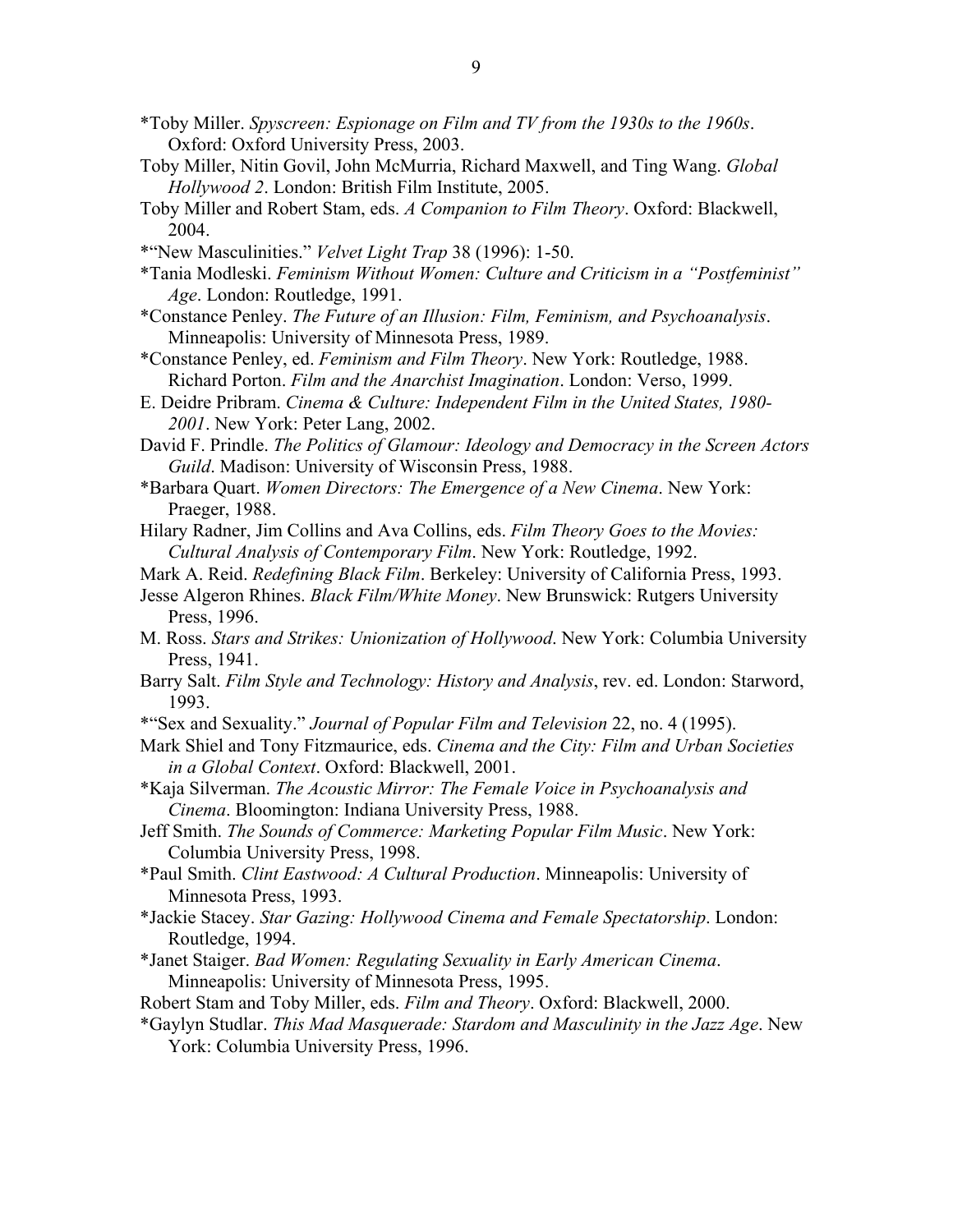- \*Juan A. Suárez. *Bike Boys, Drag Queens, and Superstars: Avant-Garde, Mass Culture, and Gay Identities in the 1960s Underground Cinema*. Bloomington: Indiana University Press, 1996.
- \*Yvonne Tasker. *Spectacular Bodies: Gender, Genre and the Action Cinema*. New York: Routledge, 1993.
- Matthew Tinkcom and Amy Villarejo, eds. *Keyframes: Popular Cinema and Cultural Studies*. London: Routledge, 2001.
- Nwachukwu Frank Ukadike. *Black African Cinema*. Berkeley: University of California Press, 1994.
- \*Janet Walker. *Couching Resistance: Women, Film, and Psychoanalytic Psychiatry*. Minneapolis: University of Minnesota Press, 1993.
- Charles Warren, ed. *Beyond Document: Essays on Nonfiction Film*. Hanover: University Press of New England, 1996.
- Janet Wasko. *Hollywood in the Information Age*. Cambridge: Polity Press, 1994.
- Janet Wasko, Janet. *How Hollywood Works*. London: Sage, 2003.
- Janet Wasko. *Movies and Money: Financing the American Film Industry*. Norwood: Ablex, 1982.
- Janet Wasko, Mark Phillips and Eileen R. Meehan, eds. *Dazzled by Disney? The Global Disney Audiences Project*. London: Leicester University Press, 2001.
- Mike Wayne, ed. *Understanding Film: Marxist Perspectives*. London: Pluto Press, 2005.
- \*Andrea Weiss. *Vampires and Violets: Lesbians in the Cinema*. London: Jonathan Cape, 1992.
- \*Virginia Wright Wexman. *Creating the Couple: Love, Marriage, and Hollywood Peformance*. Princeton: Princeton University Press, 1993.
- Justin Wyatt. *High Concept: Movies and Marketing in Hollywood*. Austin: University of Texas Press, 1994.
- \*Lola Young. *Fear of the Dark: "Race", Gender and Sexuality in the Cinema*. London: Routledge, 1996.

## **MEDIA AND COMMUNICATION STUDIES**

- Janet Abbate. *Inventing the Internet*. Cambridge, Mass.: Massachusetts Institute of Technology Press, 2000.
- \*Kim Akass and Janet McCabe, eds. *Reading "Sex and the City"*. London: IB Tauris, 2004.
- Perrti Alasuutari, ed. *Rethinking the Media Audience: The New Agenda*. London: Sage, 1999.
- Stuart Allan, ed. *Journalism: Critical Issues*. Maidenhead: Open University Press, 2005.
- Stuart Allan and Barbie Zelizer, eds. *Reporting War: Journalism in Wartime*. London: Routledge, 2004.
- \*Robert C. Allen. *Speaking of Soap Operas*. Chapel Hill: University of North Carolina Press, 1985.
- \*Robert C. Allen, ed. *to be continued ... Soap Operas Around the World*. New York: Routledge, 1995.
- Robert C. Allen and Annette Hill, eds. *The Television Studies Reader*. London: Routledge, 2004.
- Robin Andersen. *A Century of Media, A Century of War*. New York: Peter Lang, 2006.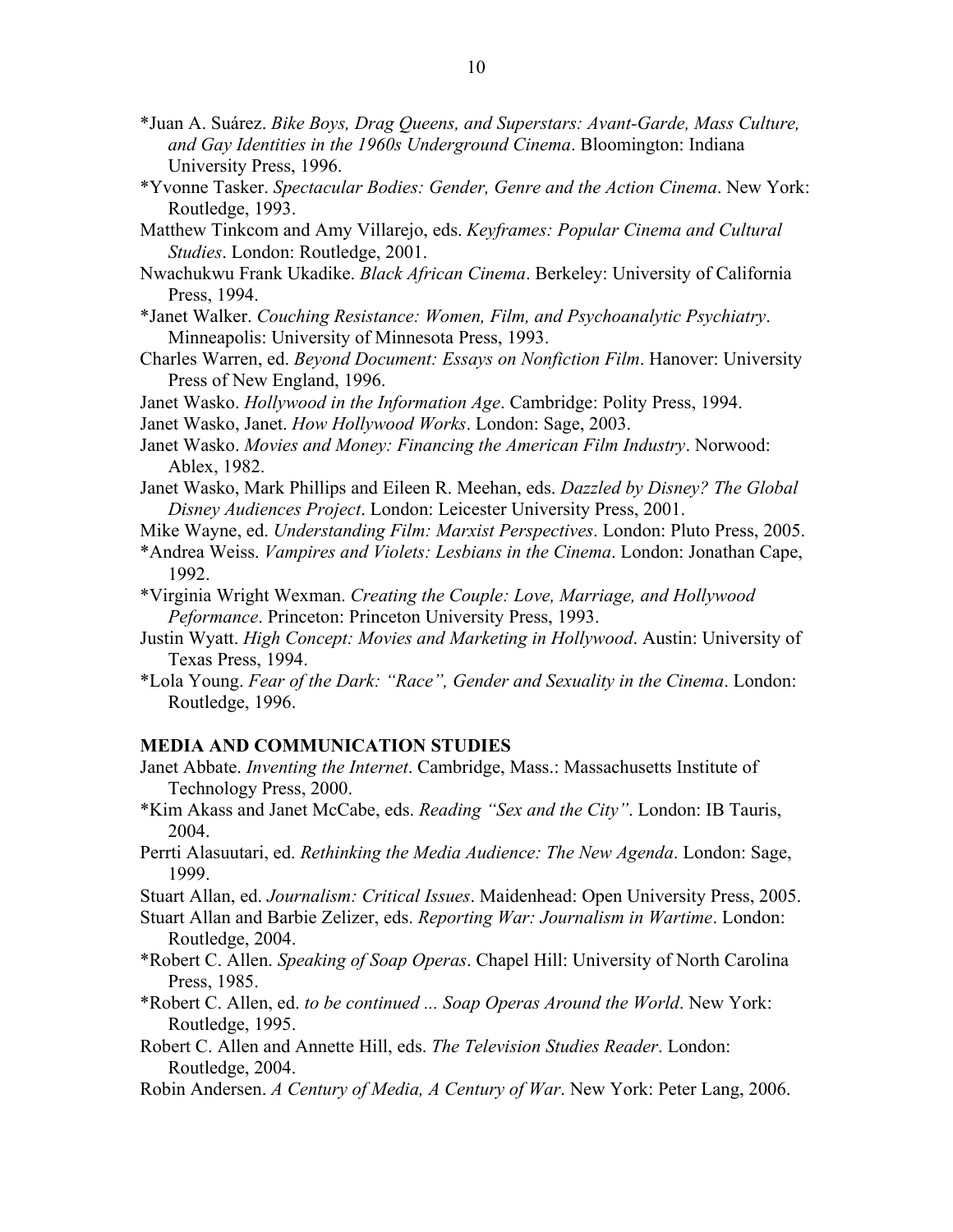- Robin Andersen. *Consumer Culture & TV Programming*. Boulder: Westview Press, 1995.
- Mark Andrejevic. *Reality TV: The Work of Being Watched*. Lanham: Rowman & Littlefield, 2004.
- Ien Ang. *Desperately Seeking the Audience*. London: Routledge, 1990.
- \*Ien Ang. *Watching Dallas: Soap Opera and the Melodramatic Imagination*. Trans. Della Couling. London: Methuen, 1985.
- Alison Anderson. *Media, Culture and the Environment*. New Brunswick: Rutgers University Press, 1997.
- \*Jane Arthurs. *Television and Sexuality: Regulation and the Politics of Taste*. Birkenhead: Open University Press, 2004.
- Rita Atwood and Emile G. McAnany, eds. *Communication and Latin American Society: Trends in Critical Research, 1960-1985*. Madison: University of Wisconsin Press, 1986.
- \*Helen Baehr and Gillian Dyer, eds. *Boxed-In: Women and Television*. London: Pandora, 1987.
- \*Helen Baehr and Ann Gray, eds. *Turning it On: A Reader in Women & Media*. London: Arnold, 1996.
- Aaron Baker and Todd Boyd, eds. *Out of Bounds: Sports, Media, and the Politics of Identity*. Bloomington: Indiana University Press, 1997.
- Kevin Barnhurst and John Nerone. *The Form of News: A History*. New York: Guilford Press, 2001.
- \*Nancy K. Baym. *Tune In, Log On: Soaps, Fandom, and Online Community*. Thousand Oaks: Sage Publications, 2000.
- Philip Bell and Theo van Leeuwen. *The Media Interview: Confession, Contest, Conversation*. Sydney: University of New South Wales Press, 1994.
- Tony Bennett, Susan Boyd-Bowman, Colin Mercer, and Janet Woollacott, eds. *Popular Film and Television*. London: British Film Institute, 1981.
- W. Lance Bennett and Robert M. Entman, eds. *Mediated Politics: Communication in the Future of Democracy*. Cambridge: Cambridge University Press, 2001.
- Jonathan Benthall. *Disasters, Relief and the Media*. London: IB Tauris, 1995.
- Arthur Asa Berger. *Media Research Techniques*, 2<sup>nd</sup> ed. Thousand Oaks: Sage Publications, 1998.
- \*Chris Berry, Fran Martin, and Audrey Yue, eds. *Mobile Cultures: New Media in Queer Asia*. Durham: Duke University Press, 2003.
- \*Jacqueline Bobo. *Black Women as Cultural Readers*. New York: Columbia University Press, 1995.
- William Boddy. *New Media and Popular Imagination: Launching Radio, Television, and Digital Media in the United States*. London: Oxford University Press, 2004.
- \*Aniko Bodroghkozy. *Groove Tube: Sixties Television and the Youth Rebellion*. Durham: Duke University Press, 2001.
- \*Frances Bonner. *Ordinary Television*. London: Sage Publications, 2003.
- Oliver Boyd-Barrett, ed. *Communications Media, Globalization and Empire*. Eastleigh: John Libbey Publishing, 2006.
- Oliver Boyd-Barrett and Terhi Rantanen, eds. *The Globalization of News*. Thousand Oaks: Sage, 1998.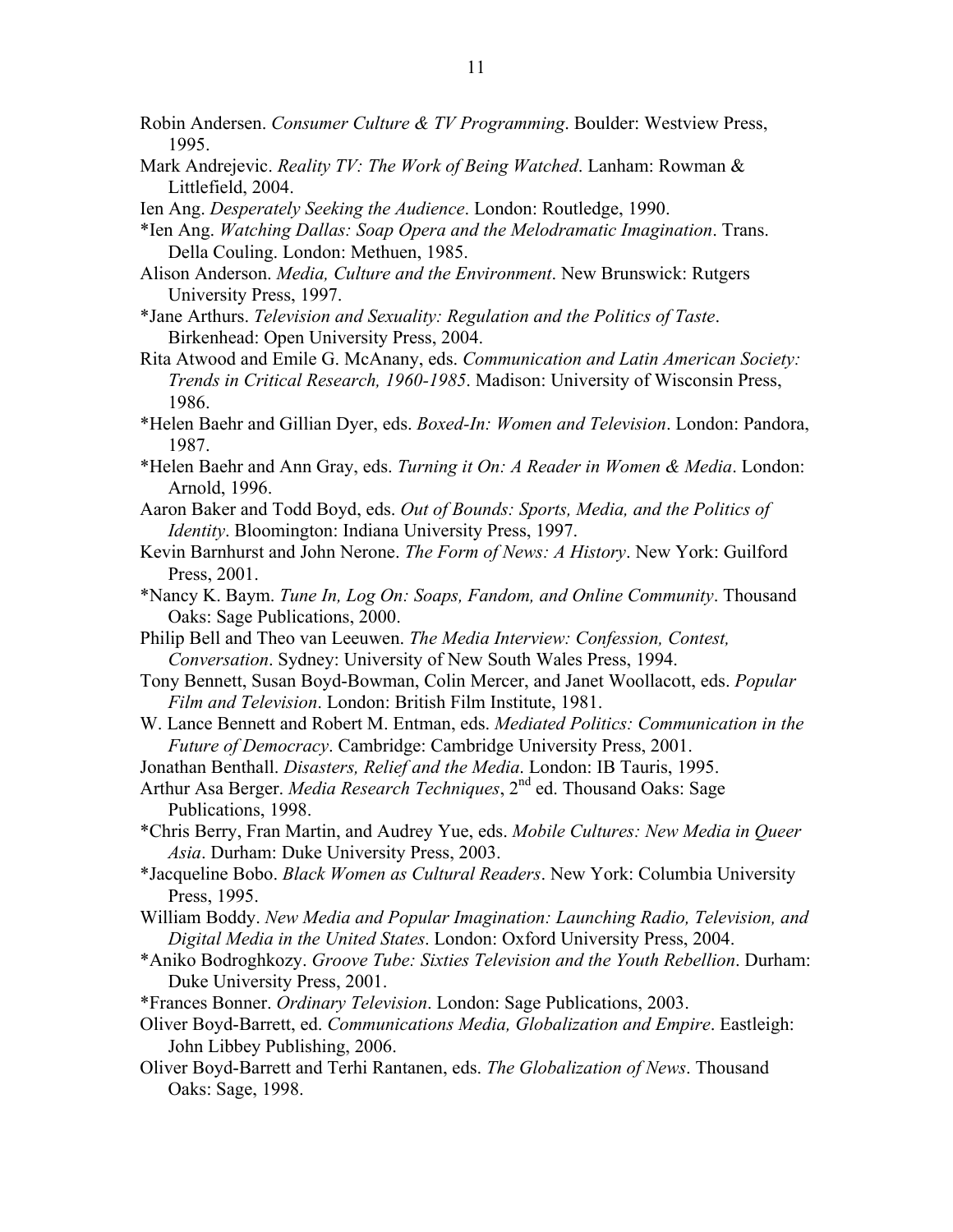- Sandra Braman, ed. *Communication Research and Policy-Making*. Cambridge, Mass.: Massachusetts Institute of Technology Press, 2005.
- Gill Branston and Roy Stafford. *The Media Student's Book*, 4<sup>th</sup> ed. London: Routledge, 2006.
- Asa Briggs and Peter Burke. *A Social History of the Media: From Gutenberg to the Internet*. Cambridge: Polity Press, 2003.
- Will Brooker and Deborah Jermyn, eds. *The Audience Studies Reader*. London: Routledge, 2003.
- \*Mary-Ellen Brown, ed. *Television and Women's Culture: The Politics of the Popular*. Sydney: Currency Press, 1990.
- Donald B. Browne. *Electronic Media and Indigenous Peoples: A Voice of Our Own*. Ames: Iowa State University Press, 1996.
- S. Brunn. and T. Leimbach, eds. *Collapsing Space and Time: Geographic Aspects of Communication and Information*. London: HarperCollins, 1991.
- \*Charlotte Brunsdon. *The Feminist, the Housewife, and the Soap Opera*. Oxford: Oxford University Press, 2000.
- \*Charlotte Brunsdon. *Screen Tastes: Soap Opera to Satellite Dishes*. London: Routledge, 1996.
- \*Charlotte Brunsdon, Julie D'Acci, and Lynn Spigel, eds. *Feminist Television Criticism*. Oxford: Oxford University Press, 1997.
- David Buckingham. *The Making of Citizens: Young People, News and Politics*. London: Routledge, 2000.
- David Buckingham, ed. *Small Screens: Television for Children*. London: Leicester University Press, 2002.
- J. Burgess and J. R. Gold, eds. *Geography, the Media, and Popular Culture*. New York: St. Martin's Press, 1985.
- Jeremy G. Butler. *Television: Critical Methods and Applications*, latest ed. Mahwah: Lawrence Erlbaum.
- John Thornton Caldwell. *Televisuality: Style, Crisis, and Authority in American Television*. New Brunswick: Rutgers University Press, 1995.
- James G. Carrier and Daniel Miller, eds. *Virtualism: A New Political Economy*. Oxford: Berg, 1998.
- \*Cynthia Carter and Linda Steiner, eds. *Critical Readings: Media and Gender*. Maidenhead: Open University Press, 2004.
- Cynthia Carter and C. Kay Weaver, eds. *Violence and the Media*. Buckingham: Open University Press, 2003.
- Bernadette Casey, Neil Casey, Ben Calvert, Liam French, and Justin Lewis. *Television Studies: The Key Concepts*. London: Routledge, 2002.
- Paula Chakravartty and Katharine Sarikakis. *Media Policy and Globalization*. Edinburgh: Edinburgh University Press, 2006.
- Simone Chambers and Anne Costain, eds. *Deliberation, Democracy, and the Media*. Lanham: Rowman & Littlefield, 2000.
- Jane Chapman. *Comparative Media History*. Cambridge: Polity Press, 2005.
- Edward A. Comor, ed. *The Global Political Economy of Communication*. New York: St. Martin's Press, 1994.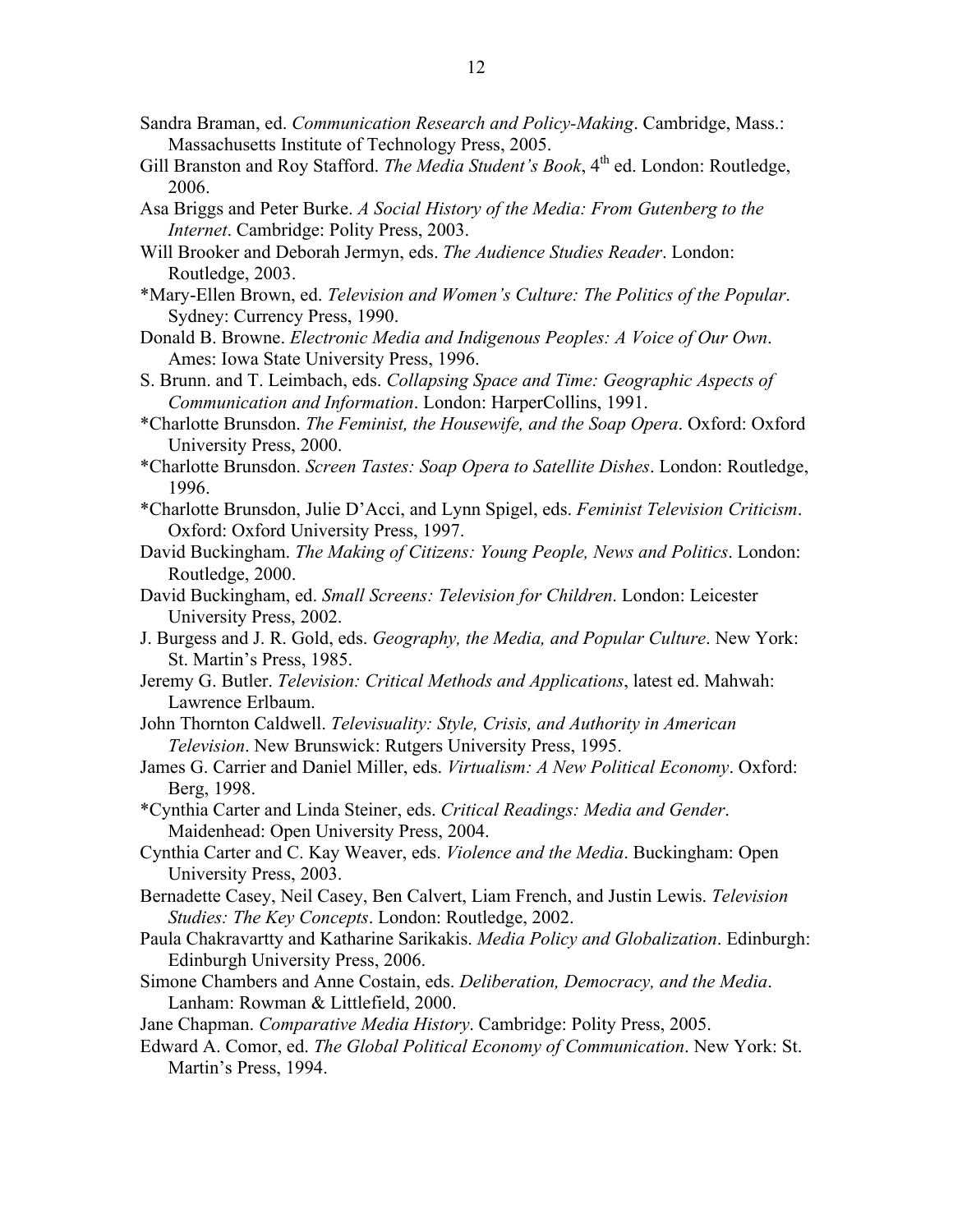- George Comstock and Erica Scharrer. *Television: What's On, Who's Watching, and What it Means*. San Diego: Academic Press, 1999.
- John Corner. *Critical Ideas in Television Studies*. Oxford: Clarendon Press, 1999.
- John Corner and Sylvia Harvey, eds. *Television Times: A Reader*. London: Arnold, 1996.
- John Corner, Philip Schlesinger, and Roger Silverstone, eds. *International Media Research: A Critical Survey*. London: Routledge, 1997.
- Nick Couldry and James Curran, eds. *Contesting Media Power: Alternative Media in a Networked World*. Lanham: Rowman & Littlefield, 2003.
- Nick Couldry and Anna McCarthy, eds. *Media/Space: Scale and Culture in a Media Age*. New York: Routledge, 2004.
- \*Steve Craig, ed. *Men, Masculinity, and the Media*. Newbury Park: Sage, 1992.
- Glen Creeber, ed. Toby Miller and John Tulloch, assoc. eds. *The Television Genre Book*. London: British Film Institute, 2001.
- "Cultural Labor." *Social Semiotics* 15, no. 3 (2005)/16, no. 1 (2006).
- Stuart Cunningham and John Sinclair, eds. *Floating Lives: The Media and Asian Diasporas*. Lanham: Rowman & Littlefield, 2001.
- Stuart Cunningham, Elizabeth Jacka, and John Sinclair, eds. *New Patterns in Global Television: Peripheral Vision*. Oxford: Oxford University Press, 1996.
- James Curran and David Morley, eds. *Media and Cultural Theory*. London: Routledge, 2006.
- James Curran, Michael Gurevitch, and Janet Woollacott, eds. *Mass Communication and Society*. London: Edward Arnold, 1977.
- James Curran and Myung-Jin Park, eds. *De-Westernizing Media Studies*. London: Routledge, 2000.
- \*Julie D'Acci. *Defining Women: Television and the Case of Cagney & Lacey*. Chapel Hill: University of North Carolina Press, 1994.
- David Deacon, Michael Pickering, Peter Golding, and Graham Murdock. *Researching Communications: A Practical Guide to Methods in Media and Cultural Analysis*. London: Arnold, 1999.
- Everette E. Dennis and Ellen Wartella, eds. *American Communication Research—The Remembered History*. Mahwah: Lawrence Erlbaum, 1996.
- \*Gail Dines and Jean M. Humez, eds. *Gender, Race and Class in Media*, latest ed. Thousand Oaks: Sage.
- Susan J. Douglas. *Inventing American Broadcasting 1899-1922*. Baltimore: The Johns Hopkins University Press, 1987.
- Tony Dowmunt, ed. *Channels of Resistance: Global Television and Local Empowerment*. London: British Film Institute, 1993.
- John Downing and Charles Husband. *Representing 'Race': Racisms, Ethnicities and Media*. London: Sage, 2005.
- John D. H. Downing. *Internationalizing Media Theory: Transition, Power, Culture*. London: Sage, 1996.
- John D. H. Downing, Denis McQuail, Philip Schlesinger, and Ellen Wartella, eds. *The Sage Handbook of Media Studies*. Thousand Oaks: Sage Publications, 2004.
- Kenneth Dyson and Peter Humphreys, eds. *The Political Economy of Communications: International and European Perspectives*. London: Routledge, 1990.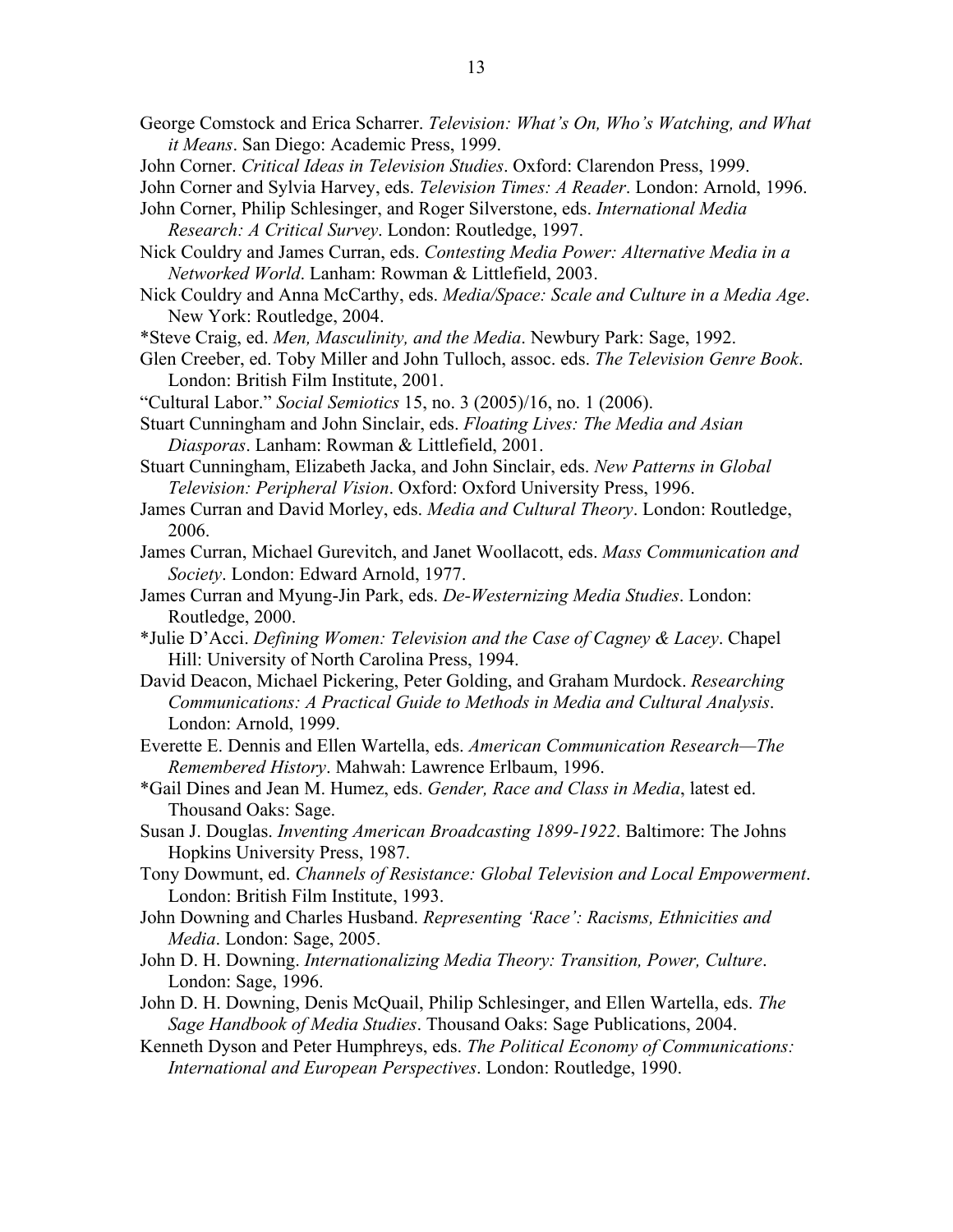- Michael Elasmar, ed. *The Impact of International Television: A Paradigm Shift*. Mahwah: Lawrence Erlbaum, 2003.
- Greg Elmer. *Profiling Machines: Mapping the Personal Information Economy*. Cambridge, Mass.: Massachusetts Institute of Technology Press, 2004.
- John Nguyet Erni and Siew Keng Chua, eds. *Asian Media Studies*. Oxford: Blackwell, 2005.
- Anna Everett and John Caldwell, eds. *New Media: Theories and Practices*. New York: Routledge, 2003.
- John Fiske. *Television Culture*. London: Routledge, 1987.
- John Fiske and John Hartley. *Reading Television*. London: Methuen, 1978.
- S. Fleming and I. Jones, eds. *Leisure Cultures: Investigations in Sport, Media, and Technology*. Leisure Studies Association, 2003.
- Terry Flew. *New Media: An Introduction*. Oxford: Oxford University Press, 2002.
- Jib Fowles. *The Case for Television Violence*. Thousand Oaks: Sage, 1999.
- Elizabeth Fox and Silvio Waisbord, eds. *Latin Politics, Global Media*. Austin: University of Texas Press, 2002.
- David French and Michael Richards, eds. *Contemporary Television: Eastern Perspectives*. New Delhi: Sage, 1996.
- James Friedman, ed. *Reality Squared: Televisual Discourse on the Real*. New Brunswick: Rutgers University Press, 2002.
- \*Lorraine Gamman and Margaret Marshment, eds. *The Female Gaze: Women as Viewers of Popular Culture*. London: Women's Press, 1988.
- Oscar H. Gandy, Jr. *Communication and Race: A Structural Perspective*. London: Arnold, 1998.
- Nicholas Garnham. *Capitalism and Communication: Global Culture and the Economics of Information*. London: Sage, 1990.
- David Gauntlett and Ross Horsley, eds. *Web Studies*, 2<sup>nd</sup> ed. London: Arnold, 2004.
- Christine Geraghty and David Lusted, eds. *The Television Studies Book*. London: Arnold, 1998.
- Richard A. Gershon. *The Transnational Media Corporation: Global Messages and Free Market Competition*. Mahwah: Lawrence Erlbaum, 1997.
- Marie Gillespie. *Television, Ethnicity and Cultural Change*. London: Routledge, 1995.
- Peter Golding and Graham Murdock, eds. *The Political Economy of the Media*. London: Edward Elgar, 1997.
- Lois S. Gray and Ronald L. Seeber, eds. *Under the Stars: Essays on Labor Relations in Arts and Entertainment*. Ithaca: Cornell University Press, 1996.
- \*Ann Gray. *Video Playtime: The Gendering of a Leisure Technology*. London: Routledge, 1992.
- \*David Allen Grindstaff. *Rhetorical Secrets: Mapping Gay Identity and Queer Resistance in Contemporary America*. Tuscaloosa: University of Alabama Press, 2006.
- \*Larry Gross. *Up From Invisibility: Lesbians, Gay Men, and the Media in America*. New York: Columbia University Press, 2002.
- Larry Grossberg, D. Charles Whitney, Ellen Wartella, and J. McGregor Wise. *MediaMaking: Mass Media in a Popular Culture*, 2<sup>nd</sup> ed. Thousand Oaks: Sage, 2005.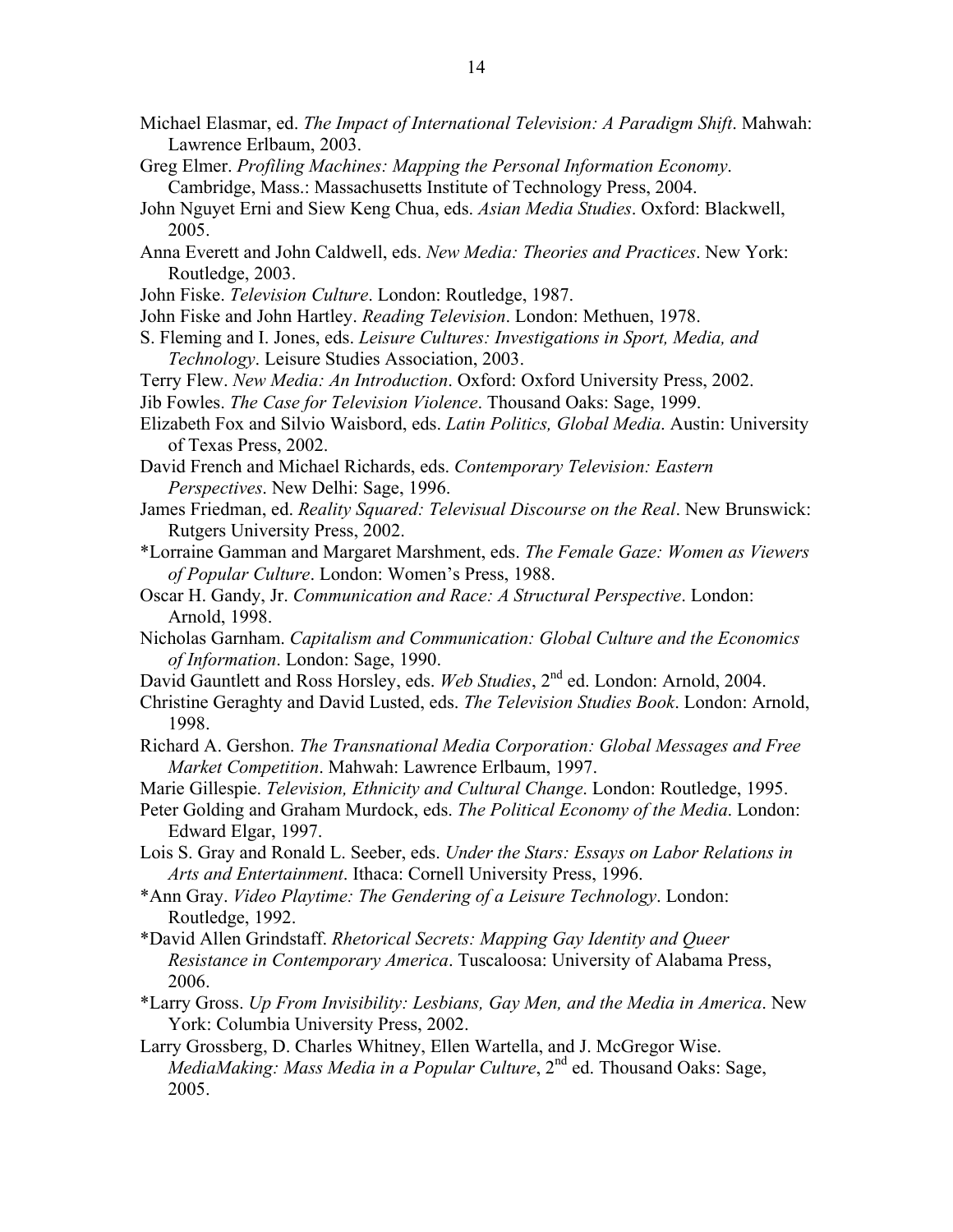Shelton A. Gunaratne, ed. *Handbook of the Media in Asia*. New Delhi: Sage, 2000.

- Sara Gwenllian-Jones and Roberta E. Pearson, eds. *Cult Television*. Minneapolis: University of Minnesota Press, 2004.
- Stuart Hall, Dorothy Hobson, Andrew Lowe, and Paul Willis, eds. *Culture, Media, Language*. London: Hutchinson, 1980.

Darrell Y. Hamamoto. *Monitored Peril: Asian Americans and the Politics of TV Representation*. Minneapolis: University of Minnesota Press, 1994.

\*Mary Beth Haralovich and Lauren Rabinovitz, eds. *Television, History, and American Culture: Feminist Critical Essays*. Durham: Duke University Press, 1999.

- Hanno Hardt. *Interactions: Critical Studies in Communication, Media, and Journalism*. Lanham: Rowman and Littlefield, 1998.
- Dan Harries, ed. *The New Media Book*. London: British Film Institute, 2003.
- Cheryl Harris and Alison Alexander, eds. *Theorizing Fandom: Fans, Subculture and Identitiy*. Cresskill: Hampton Press, 1998.

John Hartley. *A Short History of Cultural Studies*. London: Sage, 2003.

- John Hartley. *Communication, Cultural and Media Studies*, 3<sup>rd</sup> ed. London: Routledge, 2002.
- James Hay, Lawrence Grossberg, and Ellen Wartella, eds. *The Audience and its Landscape*. Boulder: Westview Press, 1996.
- \*Heather Hendershot. *Saturday Morning Censors: Television Regulation Before the V-Chip*. Durham: Duke University Press, 1998.
- Edward Herman and Robert McChesney. *The Global Media: The New Missionaries of Corporate Capitalism*. London: Cassell, 1997.
- Edward S. Herman. *The Myth of the Liberal Media: An Edward Herman Reader*. New York: Peter Lang, 1999.
- Edward S. Herman and Noam Chomsky. *Manufacturing Consent: The Political Economy of the Mass Media*. New York: Pantheon, 1988.
- \*Annette Hill. *Reality TV: Audiences and Popular Factual Television*. London: Routledge, 2005.
- \*Annette Hill. *Shocking Entertainment: Viewer Response to Violent Movies*. Luton: University of Luton Press, 1997.
- Michele Hilmes, ed., Jason Jacobs, assoc. ed. *The Television History Book*. London: British Film Institute, 2003.
- Bob Hodge and David Tripp. *Children and Television*. London: Polity Press, 1986.
- S. M. Hoover and K. Lundby, eds. *Rethinking Media, Religion, and Culture*. London: Sage Publications, 1997.
- \*Roger Horrocks. *Male Myths and Icons: Masculinity in Popular Culture*. New York: St. Martin's Press, 1995.
- "In Focus: The Place of Television Studies." *Cinema Journal* 45, no. 1 (2005).
- Harold Innis. *The Bias of Communication*. Toronto: University of Toronto Press, 1991.
- Harold Innis. *Empire and Communications*. Oxford: Clarendon Press, 1950.
- Klaus Bruhn Jensen and Nicholas W. Jankwoski, eds. *A Handbook of Qualitative Methodologies for Mass Communication Research*. New York: Routledge, 1991.
- Jeffrey P. Jones. *Entertaining Politics: New Political Television and Civic Culture*. Lanham: Rowman & Littlefield, 2005.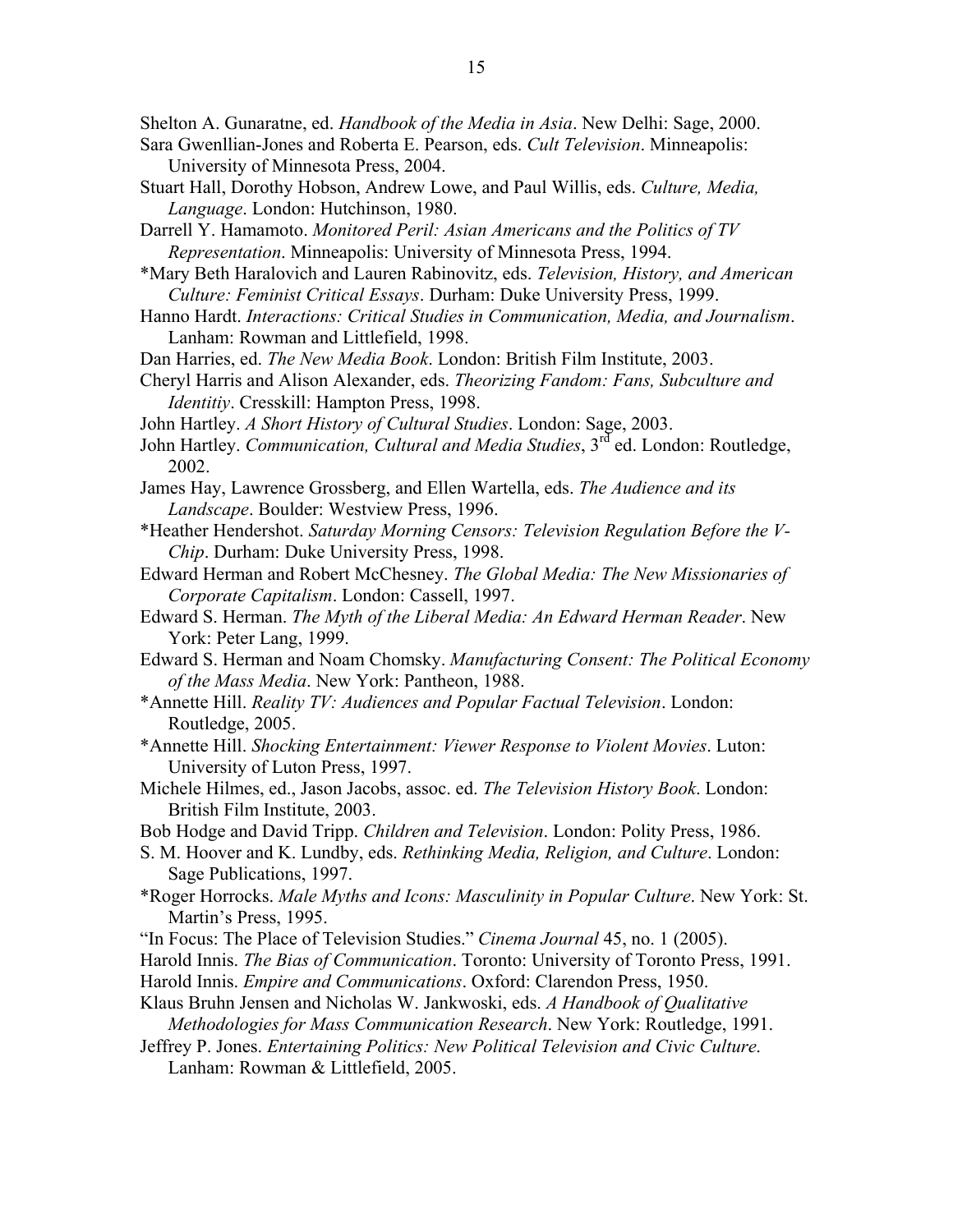- E. Ann Kaplan, ed. *Regarding Television: Critical Approaches—An Anthology*. Los Angeles: University Publications of America, 1983.
- \*Mary Celeste Kearney. *Girls Make Media*. New York: Routledge, 2006.
- Douglas Kellner. *Media Spectacle*. New York: Routledge, 2003.
- Marwan M. Kraidy. *Hybridity, or the Cultural Logic of Globalization*. Philadelphia: Temple University Press, 2005.
- Gunther Kress and Theo van Leeuwen. *Reading Images: The Grammar of Visual Design*. London: Routledge, 1996.
- James Ledbetter. *Made Possible By …: The Death of Public Broadcasting in the United States*. London: Verso, 1998.
- Leah Lievrouw and Sonia Livingstone, eds. *Handbook of New Media: Social Shaping and Consequences of ICTs*. London: Sage, 2002.
- Thomas R. Lindlof. *Qualitative Communication Research Methods*. Thousand Oaks: Sage, 1995.
- Martin Lister, Jon Dovey, Seth Giddings, Iain Grant, and Kieran Kelly. *New Media: A Critical Introduction*. London: Routledge, 2003.
- \*Amanda D. Lotz. *Redesigning Women: Television After the Network Era*. Urbana: University of Illinois Press, 2006.
- James Lull. *Media, Communication, Culture: A Global Approach*. Cambridge: Polity Press, 1995.
- \*James Lull, ed. *World Familes Watch Television*. Newbury Park: Sage, 1988.
- \*Catharine Lumby. *Bad Girls: The Media, Sex and Feminism in the 90s*. Sydney: Allen & Unwin, 1997.
- Matthew P. McAllister, Edward H. Sewell, Jr., and Ian Gordon, eds. *Comics & Ideology*. New York: Peter Lang, 2001.
- \*Anna McCarthy. *Ambient Television: Visual Culture and Public Space*. Durham: Duke University Press, 2001.
- Robert W. McChesney. *The Problem of the Media: U.S. Communication Politics in the 21st Century*. New York: Monthly Review Press, 2004.
- Robert W. McChesney. *Rich Media Poor Democracy: Communication Politics in Dubious Times*. Urbana: University of Illinois Press, 1999.

Robert W. McChesney, Russell Newman, and Ben Scott, eds. *The Future of Media: Resistance and Reform in the 21st Century*. New York: Seven Stories Press, 2005.

- Marshall McLuhan. *Understanding Media: The Extensions of Man*. Aylesbury: Abacus, 1974.
- Hugh Mackay and Tim O'Sullivan, eds. *The Media Reader: Continuity and Transformation*. London: Sage, 1999.
- \*Brenton J. Malin. *American Masculinity Under Clinton: Popular Media and the Nineties "Crisis of Masculinity"*. New York: Peter Lang, 2005.
- Paul Marris and Sue Thornham, eds. *Media Studies: A Reader*, 2nd ed. New York: New York University Press, 2000.
- Christopher R. Martin. *Framed! Labor and the Corporate Media*. Ithaca: ILR Press/Cornell University Press, 2004.
- Jesus Martín-Barbero. *Communication, Culture and Hegemony: From Media to Mediations*. London: Sage Publications, 1993.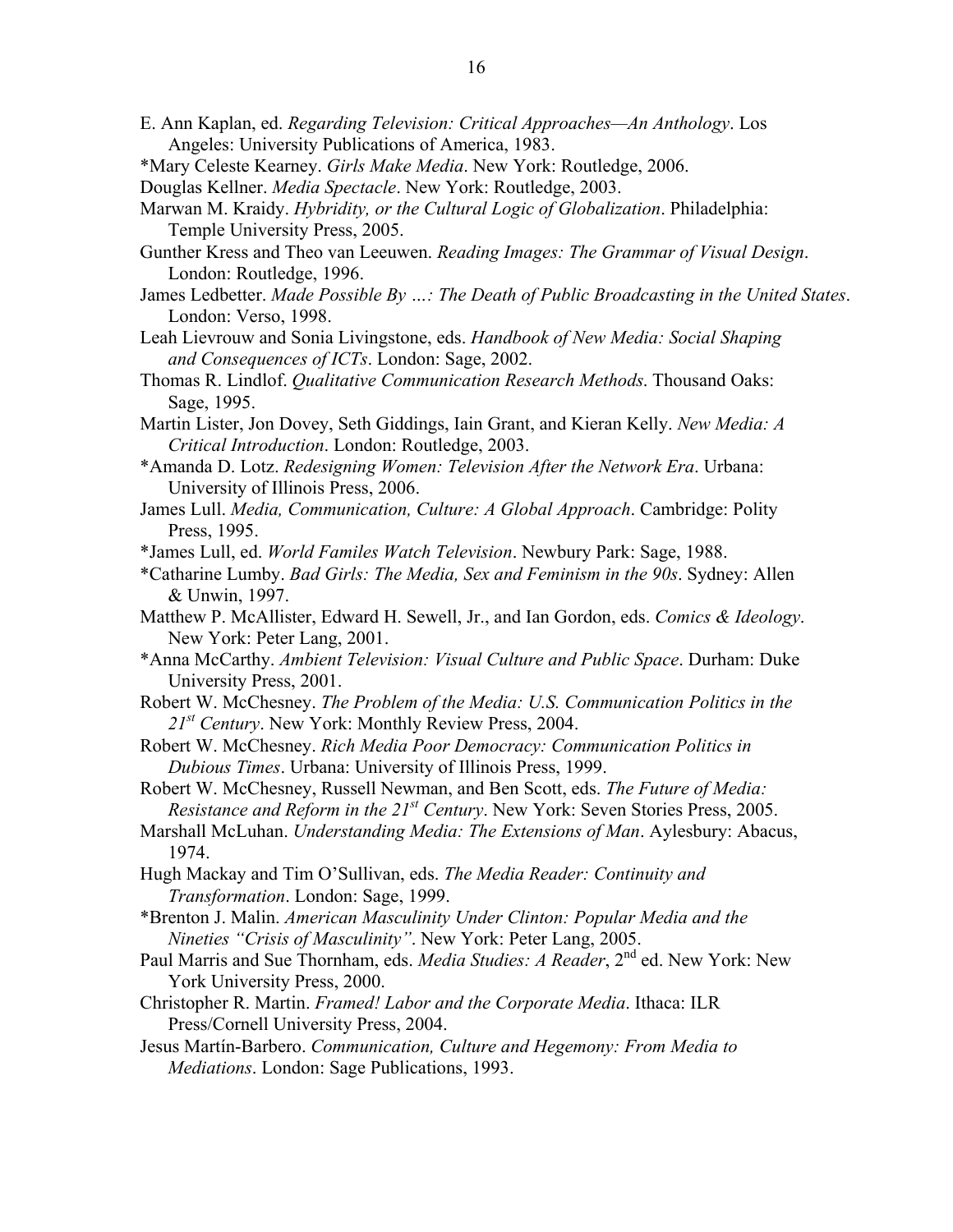- Armand Mattelart. *The ¡nformation Society: An Introduction*. Trans. Susan Gruenheck Taponier and James A. Cohen. London: Sage, 2003.
- Armand and Michèle Mattelart. *Theories of Communication: A Short Introduction*. Trans. Susan Gruenheck Taponier and James A. Cohen. London: Sage, 1998.
- \*Michèle Mattelart. *Women, Media and Crisis: Femininity and Disorder*. London: Comedia, 1986.
- Richard Maxwell, ed. *Culture Works: The Political Economy of Culture*. Minneapolis: University of Minnesota Press, 2001.
- Robin Means Coleman, ed. *Say it Loud! African-American Audiences, Media, and Identity*. New York: Routledge, 2002.
- "Media Politics of Science." *Media, Culture & Society* 17, no. 1 (1995).
- Eileen R. Meehan. *Why TV is Not Our Fault: Television Programming, Viewers, and Who's Really in Control*. Lanham: Rowman & Littlefield, 2005.
- \*Eileen R. Meehan and Ellen Riordan, eds. *Sex & Money: Feminism and Political Economy in the Media*. Minneapolis: University of Minnesota Press, 2002.

\*Patricia Mellencamp, ed. *Logics of Television: Essays in Cultural Criticism*. Bloomington: Indiana University Press, 1990.

- Paul Messaris. *Visual Literacy: Image, Mind, and Reality*. Boulder: Westview Press, 1994.
- \*Marian Meyers, ed. *Mediated Women: Representations in Popular Culture*. Cresskill: Hampton Press, 1999.
- Eric Michaels. *Bad Aboriginal Art: Tradition, Media, and Technological Horizons*. Minneapolis: University of Minnesota Press, 1994.
- Bernard Miège. *The Capitalization of Cultural Production*. New York: International General, 1989.
- Edward D. Miller. *Emergency Broadcasting and 1930s American Radio*. Philadelphia: Temple University Press, 2003.
- \*Toby Miller. *The Avengers*. London: British Film Institute, 1997.
- Toby Miller. *Cultural Citizenship: Cosmopolitanism, Consumerism, and Television in a Neoliberal Age*. Philadelphia: Temple University Press, 2007.
- \*Toby Miller. *Technologies of Truth: Cultural Citizenship and the Popular Media*. Minneapolis: University of Minnesota Press, 1998.
- \*Toby Miller, ed. *Television: Critical Concepts in Media and Cultural Studies* (5 vols.). London: Routledge, 2003.
- Susan Moeller. *Compassion Fatigue: How the Media Sell Disease, Famine, War and Death*. New York: Routledge, 1999.
- \*Sujata Moorti. *The Color of Rape: Gender and Race in Television's Public Spheres*. Albany: State University of New York Press, 2001.
- Albert Moran and Michael Keane, eds. *Television Across Asia: Television Industries, Programme Formats and Globalization*. London: RoutledgeCurzon, 2004.
- David Morley. *Television, Audiences and Cultural Studies*. London: Routledge, 1992.
- Vincent Mosco. *The Digital Sublime: Myth, Power, and Cyberspace*. Cambridge, Mass.: Massachussetts Institute of Technology Press, 2004.
- Vincent Mosco. *The Political Economy of Communication: Rethinking and Renewal*. Thousand Oaaks: Sage, 1996.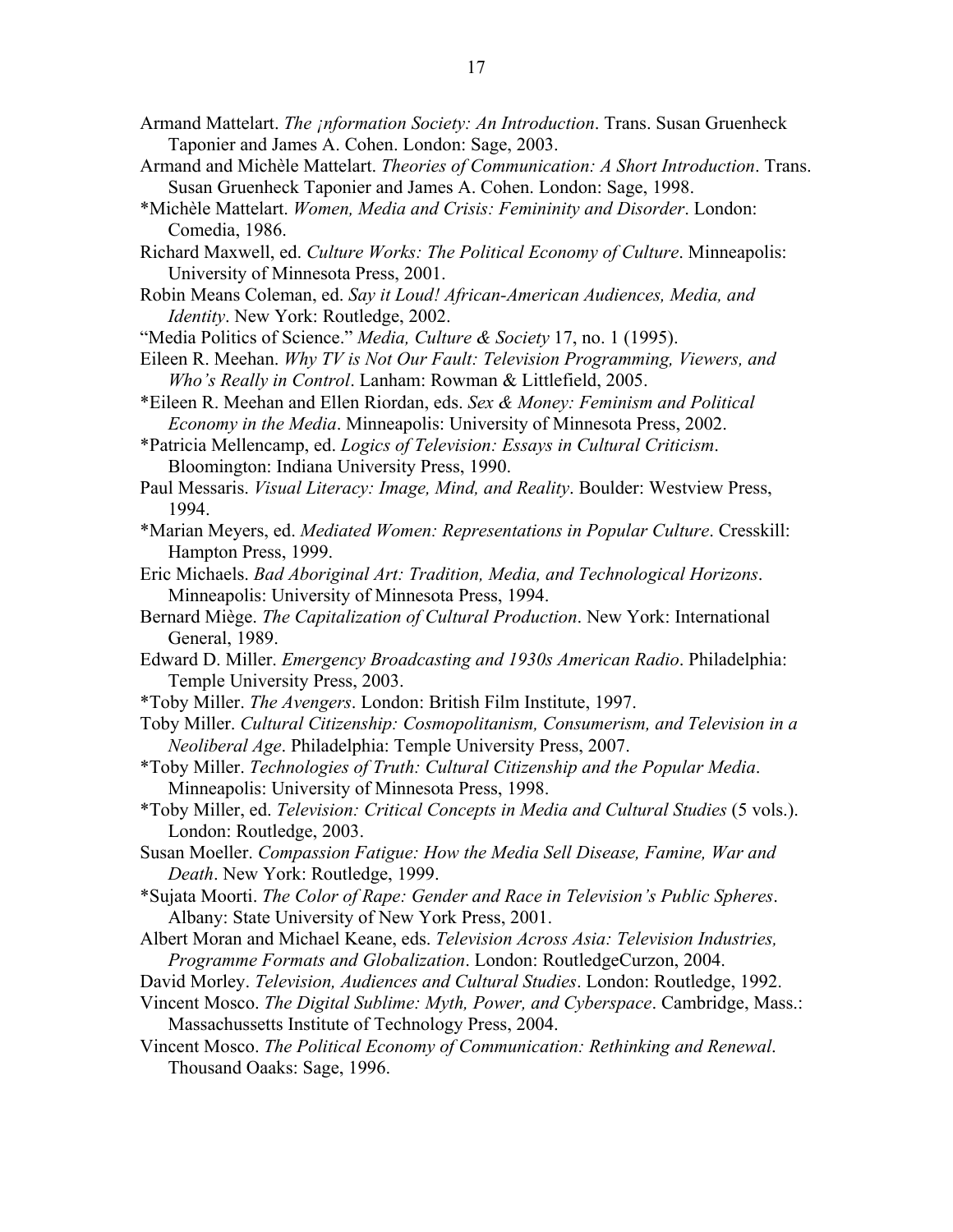- Vincent Mosco and Janet Wasko, eds. *The Political Economy of Information*. Madison: University of Wisconsin Press, 1988.
- \*Susan Murray and Laurie Ouellette, eds. *Reality TV: Remaking Television Culture*. New York: New York University Press, 2004.
- Thomas K. Nakayama and Judith N. Martin, eds. *Whiteness: The Communication of Social Identity*. Thousand Oaks: Sage, 1999.
- Philip M. Napoli. *Bridging Cultural Policy and Media Policy in the U.S.: Challenges and Opportunities*. Donald McGannon Communications Research Center Working Paper, 2006.

John Nerone. *Violence Against the Press: Policing the Public Sphere in U.S. History*. New York: Oxford University Press, 1994.

Horace Newcomb. *TV: The Most Popular Art*. Garden City: Anchor, 1974.

# Horace Newcomb, ed. *Television: The Critical View*, latest ed. New York: Oxford University Press.

Virginia Nightingale and Karen Ross, eds. *Critical Readings: Media and Audiences*. Maidenhead: Open University Press, 2003.

- \*Sean Nixon. *Advertising Cultures: Gender, Commerce, Creativity*. London: Sage, 2003.
- \*Sean Nixon. *Hard Looks: Masculinities, Spectatorship and Contemporary Consumption*. New York: St. Martin's Press, 1996.
- \*Martha Nochimson. *No End to Her: Soap Opera and the Female Subject*. Berkeley: University of California Press, 1993.
- Stig A. Nohrstedt and Rune Ottosen, eds. *U. S. and the Others: Global Media Images on "The War on Terror*.*"* Göteborg: NORDICOM, 2004.
- Chon A. Noriega. *Shot in America: Television, the State, and the Rise of Chicano Cinema*. Minneapolis: University of Minnesota Press, 2000.
- Pippa Norris, Montague Kern, and Marion Just, eds. *Framing Terrorism: The News Media, the Government, and the Public*. New York: Routledge, 2003.
- Tasha G. Oren. *Demon in the Box: Jews, Arabs, Politics, and Culture in the Making of Israeli Television*. New Brunswick: Rutgers University Press, 2004.
- Tasha G. Oren and Patrice Petro, eds. *Global Currents: Media and Technology Now*. New Brunswick: Rutgers University Press, 2004.
- \*Bill Osgerby and Anna Gough-Yates, eds. *Action TV: Tough-Guys, Smooth Operators and Foxy Chicks*. London: Routledge, 2001.
- Laurie Ouellette. *Viewers Like You? How Public TV Failed the People*. New York: Columbia University Press, 2002.
- Geneva Overholser and Kathleen Hall Jamieson, eds. *The Press*. Oxford: Oxford University Press, 2005.
- Lisa Parks. *Cultures in Orbit*. Durham: Duke University Press, 2005.
- Lisa Parks and Shanti Kumar, eds. *Planet TV: A Global Television Reader*. New York: New York University Press, 2003.
- Janice Peck. *The Gods of Televangelism: The Crisis of Meaning and the Appeal of Religious Television*. Cresskill: Hampton Press, 1993.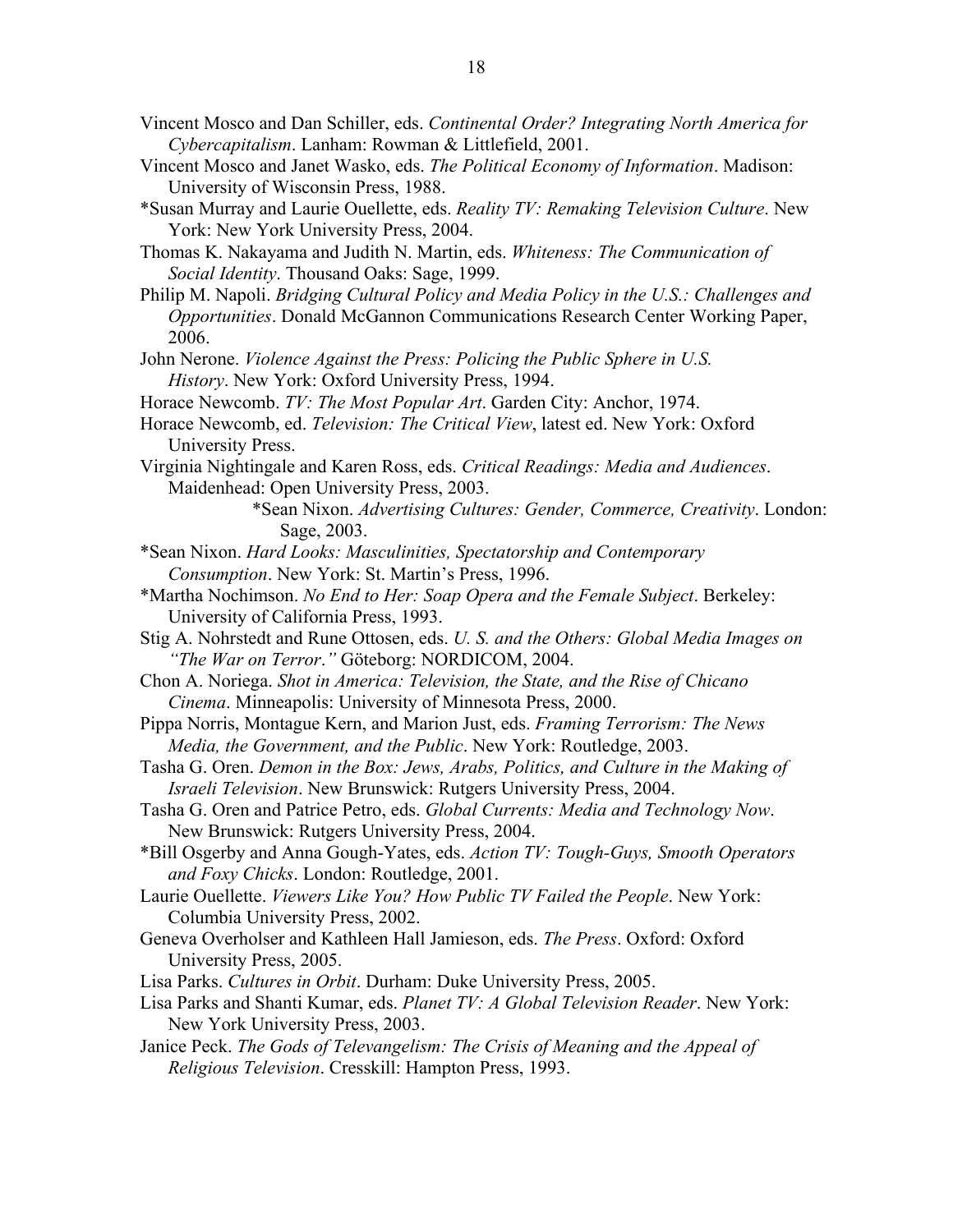- Monroe E. Price. *Television, the Public Sphere, and National Identity*. New York: Oxford University Press, 1996.
- \*"Queer TV Style." *GLQ: A Journal of Lesbian and Gay Studies* 11, no. 1 (2005): 95- 117.
- Marc Raboy, ed. *Global Media Policy in the New Millennium*. Luton: University of Luton Press, 2002.
- \*Hilary Radner and Moya Luckett, eds. *Swinging Single: Representing Sexuality in the 1960s*. Minneapolis: University of Minnesota Press, 2001.
- Ellie Rennie. *Community Media: An Introduction*. Lanham: Rowman & Littlefield, 2006.
- \*R. Jeffrey Ringer, ed. *Queer Words, Queer Images: Communication and the Construction of Homosexuality*. New York: New York University Press, 1993.
- S. Riggins, ed. *Ethnic Minority Media: An International Perspective*. Newbury Park: Sage, 1992.
- Karen E. Riggs. *Mature Audiences: Television in the Lives of Elders*. New Brunswick: Rutgers University Press, 1998.
- Yeidy M. Rivero. *Tuning Out Blackness: Race and Nation in the History of Puerto Rican Television*. Durham: Duke University Press, 2005.
- América Rodriguez. *Making Latino News: Race, Language, Class*. Thousand Oaks: Sage, 1999.
- \*Clara E. Rodríguez, ed. *Latin Looks: Images of Latinas and Latinos in the U.S. Media*. Boulder: Westview Press, 1997.
- Andrew Ross. *No-Collar: The Humane Workplace and its Hidden Costs*. New York: Basic Books, 2003.
- Dan Schiller. *Theorizing Communication: A History*. New York: Oxford University Press, 1996.
- Herbert I. Schiller. C*ommunication and Cultural Domination*. New York: International Arts and Sciences Press, 1976.
- Herbert I. Schiller. *Culture, Inc.: The Corporate Takeover of Public Expression*. New York: Oxford University Press, 1989.
- Herbert I. Schiller. *Information Inequality*. New York: Routledge, 1996.
- Herbert I. Schiller. *Mass Communication and American Empire*, 2<sup>nd</sup> ed. Boulder: Westview Press, 1992.
- Ellen Seiter. *The Internet Playground: Children's Access, Entertainment, and Mis-Education*. New York: Peter Lang, 2005.
- \*Ellen Seiter. *Television and New Media Audiences*. Oxford: Clarendon Press, 1999.
- \*Ellen Seiter, Hans Borchers, Gabriele Kreutzner, and Eva-Marie Wrath, eds. *Remote Control: Television, Audiences and Cultural Power*. London: Routledge, 1989.
- James Shanahan and Michael Morgan. *Television and its Viewers: Cultivation Theory and Research*. Cambridge: Cambridge University Press, 1999.
- \*Jane M. Shattuc. *The Talking Cure: TV Talk Shows and Women*. New York: Routledge, 1997.
- Christina Slade. *The Real Thing: Doing Philosophy with Media*. New York: Peter Lang, 2001.
- \*Beretta E. Smith-Shomade. *Shaded Lives: African American Women and Television*. New Brunswick: Rutgers University Press, 2002.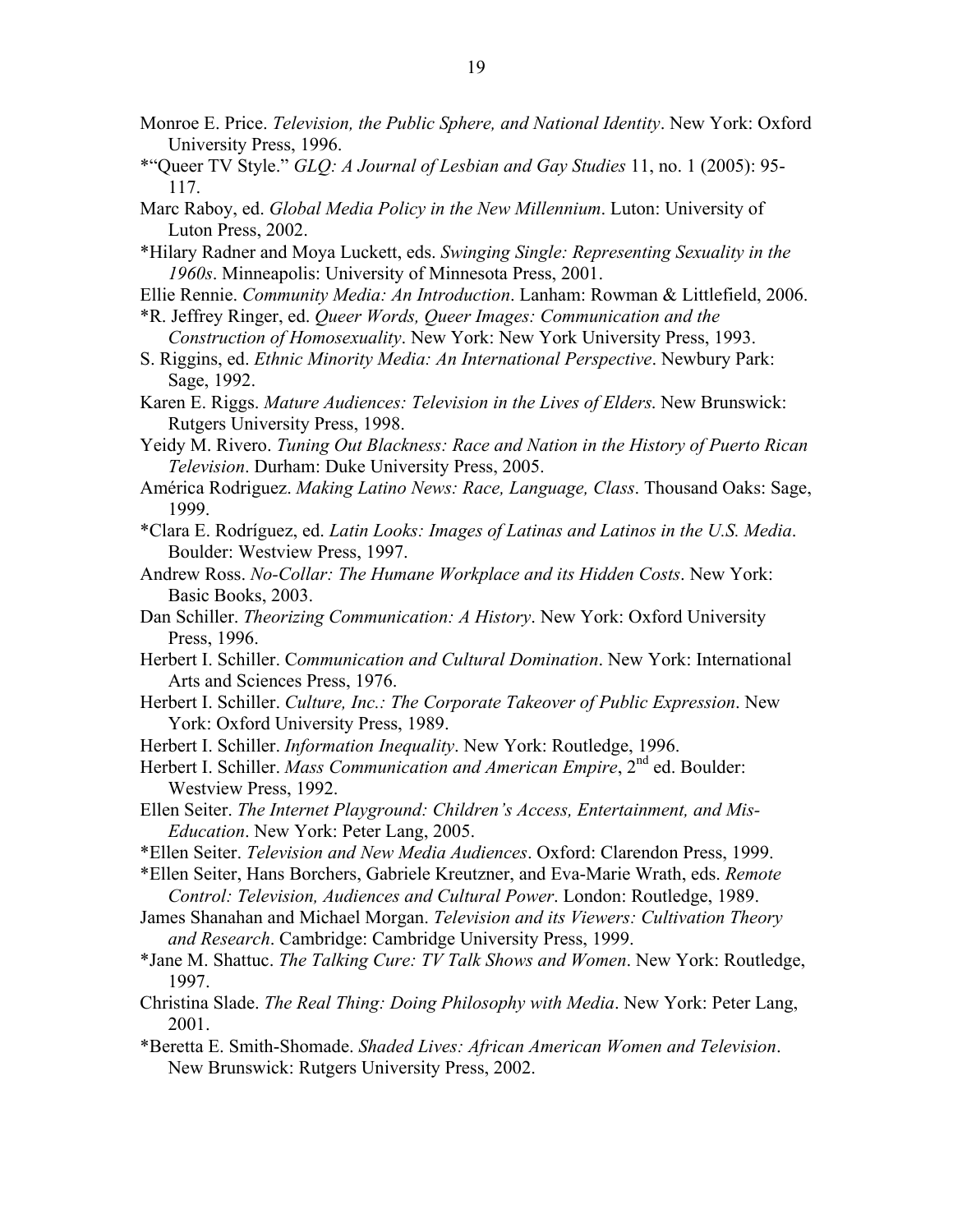- Dallas W. Smythe. *Dependency Road: Communications, Capitalism, Consciousness and Canada*. Norwood: Ablex, 1981.
- \*Lynn Spigel. *Make Room for TV: Television and the Family Ideal in Postwar America*. Chicago: University of Chicago Press, 1992.
- \*Lynn Spigel. *Welcome to the Dreamhouse: Popular Media and Postwar Suburbs*. Durham: Duke University Press, 2001.
- Lynn Spigel and Michael Curtin, eds. *The Revolution Wasn't Televised: Sixties Television and Social Conflict*. New York: Routledge, 1997.
- \*Lynn Spigel and Denise Mann, eds. *Private Screenings: Television and the Female Consumer*. Minneapolis: University of Minnesota Press, 1992.
- Lynn Spigel and Jan Olsson, eds. *Television After TV: Essays on a Medium in Transition*. Durham: Duke University Press, 2004.
- Janet Staiger. *Media Reception Studies*. New York: New York University Press, 2005.
- \*Ella Taylor. *Prime-Time Families: Television Culture in Post-War America*. Berkeley: University of California Press, 1989.
- \*Lyn Thomas. *Fans, Feminisms, and "Quality" Media*. London: Routledge, 2002.
- Daya Kishan Thussu and Des Freedman, eds. *War and the Media: Reporting Conflict 24/7*. London: Sage Publications, 2003.
- John Tulloch. *Watching Audiences: Cultural Theories and Methods*. London: Arnold, 2000.
- "U. S. Latinos and the Media, Parts 1 and 2." *Jump Cut* no. 38 (June 1993): 45-104; no. 39 (June 1994): 57-112.
- Angharad N. Valdivia, ed. *A Companion to Media Studies*. Malden: Blackwell, 2003.
- Leah R. Vande Berg, Lawrence A. Wenner, and Bruce E. Gronbeck. *Critical Approaches to Television*. Boston: Houghton Mifflin, 1998.
- Janet Wasko, Vincent Mosco, and Manjunath Pendakur, eds. *Illuminating the Blindspots: Essays Honouring Dallas W. Smythe*. Norwood: Ablex, 1993.
- Janet Wasko, ed. *A Companion to Television*. Malden: Blackwell, 2005.
- Lawrence A. Wenner, ed. *MediaSport*. London: Routledge, 1998.
- Garry Whannel. *Fields in Vision: Television Sport and Cultural Transformation*. New York: Routledge, 1992.
- \*Garry Whannel. *Media Sport Stars: Masculinities and Moralities*. London: Routledge, 2002.
- Raymond Williams. *Communications*. Harmondsworth: Penguin, 1966.

Raymond Williams. *Television: Technology and Cultural Form*. Glasgow: Fontana/Collins, 1978.

- Clint C. Wilson II and Félix Gutiérrez. *Minorities and Media: Diversity and the End of Communication*. Newbury Park: Sage, 1985.
- Leo Zonn, ed. *Place Images in Media: Portrayal, Experience, and Meaning.* Totowa: Rowman & Litttlefield, 1990.
- Kristal Brent Zook. *Color by Fox: The FOX Network and the Revolution in Black Television*. New York: Oxford University Press, 1999.

# **LAW AND POLICY**

Benton Foundation. *Citizen's Guide to the Public Interest Obligations of Digital Television Broadcasters*, 2005.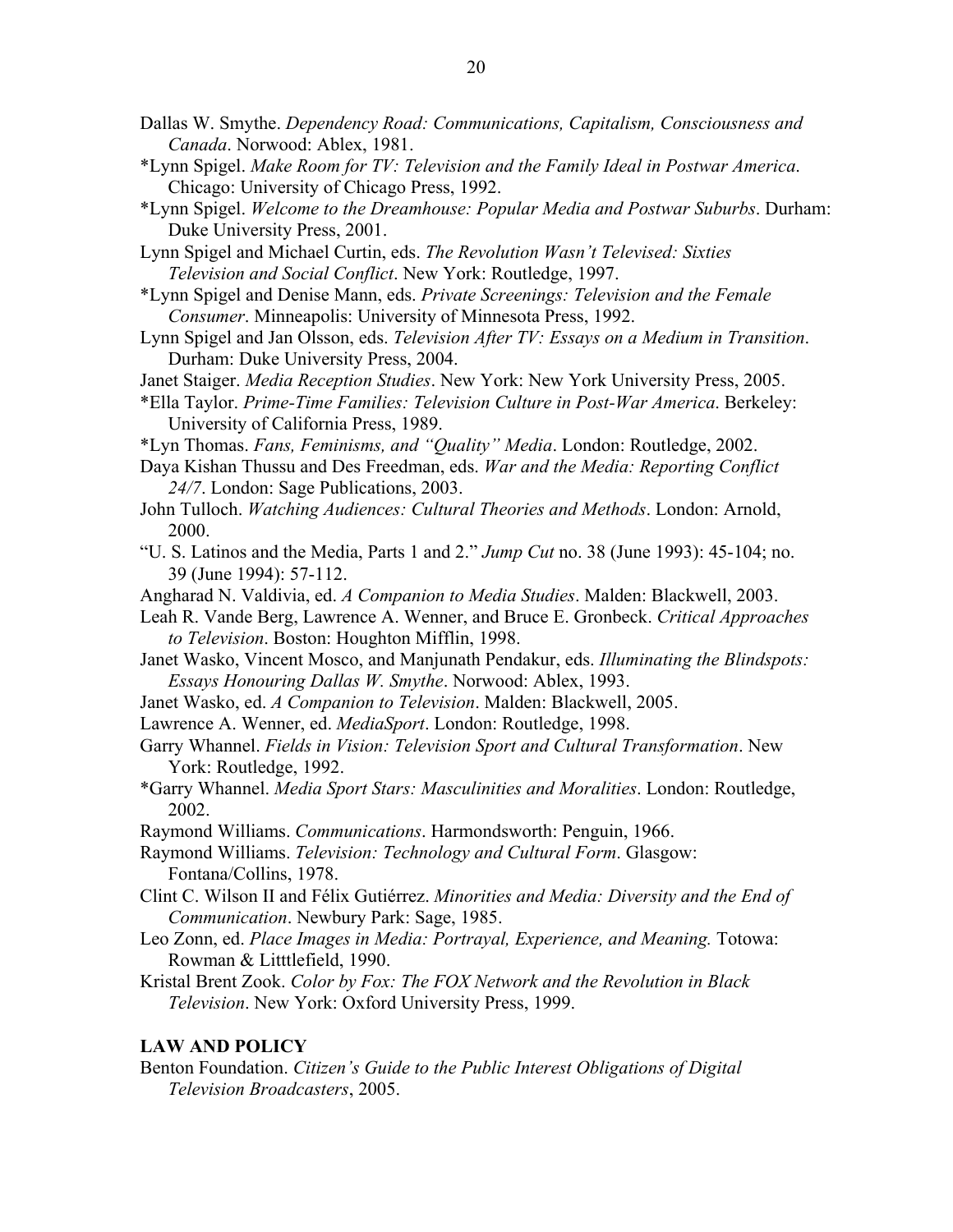- Michael Conant. *Antitrust in the Motion Picture Industry: Economic and Legal Analysis*. Berkeley: University of California Press, 1960.
- Rosemary J. Coombe. *The Cultural Life of Intellectual Properties: Authorship, Appropriation, and the Law*. Durham: Duke University Press, 1998.
- Cynthia A. Cooper. *Violence on Television: Congressional Inquiry, Public Criticism and Industry Response—A Policy Analysis*. Lanham: University Press of America, 1996.
- \*Anne M. Cronin. *Advertising and Consumer Citizenship: Gender, Images and Rights*. New York: Routledge, 2000.
- John Denvir, ed. *Legal Reelism: Movies as Legal Texts*. Urbana: University of Illinois Press, 1996.
- Bernard Edelman. *Ownership of the Image: Elements for a Marxist Theory of the Law*. Trans. Elizabeth Kingdom. London: Routledge and Kegan Paul, 1979.
- Federal Trade Commission. *Marketing Violent Entertainment to Children: A Review of Self-Regulation and Industry Practices in the Motion Picture, Music Recording & Electronic Game Industries*. Washington: Federal Trade Commission, 2000.
- \*Jane Gaines. *Contested Culture: The Image, the Voice, and the Law*. Chapel Hill: University of North Carolina Press, 1991.
- Larry Gross, John Stuart Katz, and Jay Ruby, eds. *Image Ethics: The Moral Rights of Subjects in Photographs, Films, and Television*. New York: Oxford University Press, 1988.
- Larry Gross, John Stuart Katz, and Jay Ruby, eds. *Image Ethics in the Digital Age*. Minneapolis: University of Minnesota Press, 2003.
- Robert Hariman, ed. *Popular Trials: Rhetoric, Mass Media, and the Law*. Tuscaloosa: University of Alabama Press, 1990.
- \*Marjorie Heins. *Not in Front of the Children: "Indecency," Censorship, and the Innocence of Youth*. New York: Hill and Wang, 2002.
- \*Ian Hunter, David Saunders, and Dugald Williamson. *On Pornography: Literature, Sexuality and Obscenity Law*. London: Macmillan, 1993.
- Celia Lury. *Cultural Rights: Technology, Legality, and Personality*. London: Routledge, 1993.
- Kembrew McLeod. *Owning Culture: Authorship, Ownership, & Intellectual Property Law*. New York: Peter Lang, 2001.
- David Saunders. *Authorship and Copyright*. London: Routledge, 1992.
- Thomas Streeter. *Selling the Air: A Critique of the Policy of Commercial Broadcasting in the United States*. Chicago: University of Chicago Press, 1996.
- Surgeon General's Scientific Advisory Committee on Television and Social Behavior. *Television and Growing Up: The Impact of Televised Violence*. Report to the Surgeon General, U.S. Public Health Service. Washington: U.S. Government Printing Service, 1971.
- "Symposium on the Role of a Free Press and Freedom of Expression in the Development and Consolidation of Democracies in Latin America." *University of Miami Law Review* 56 (2002).
- United States Department of Commerce. *A Nation Online: How Americans Are Expanding Their Use of the Internet*. Washington: National Telecommunications Economics and Statistics and Information Administration, 2002.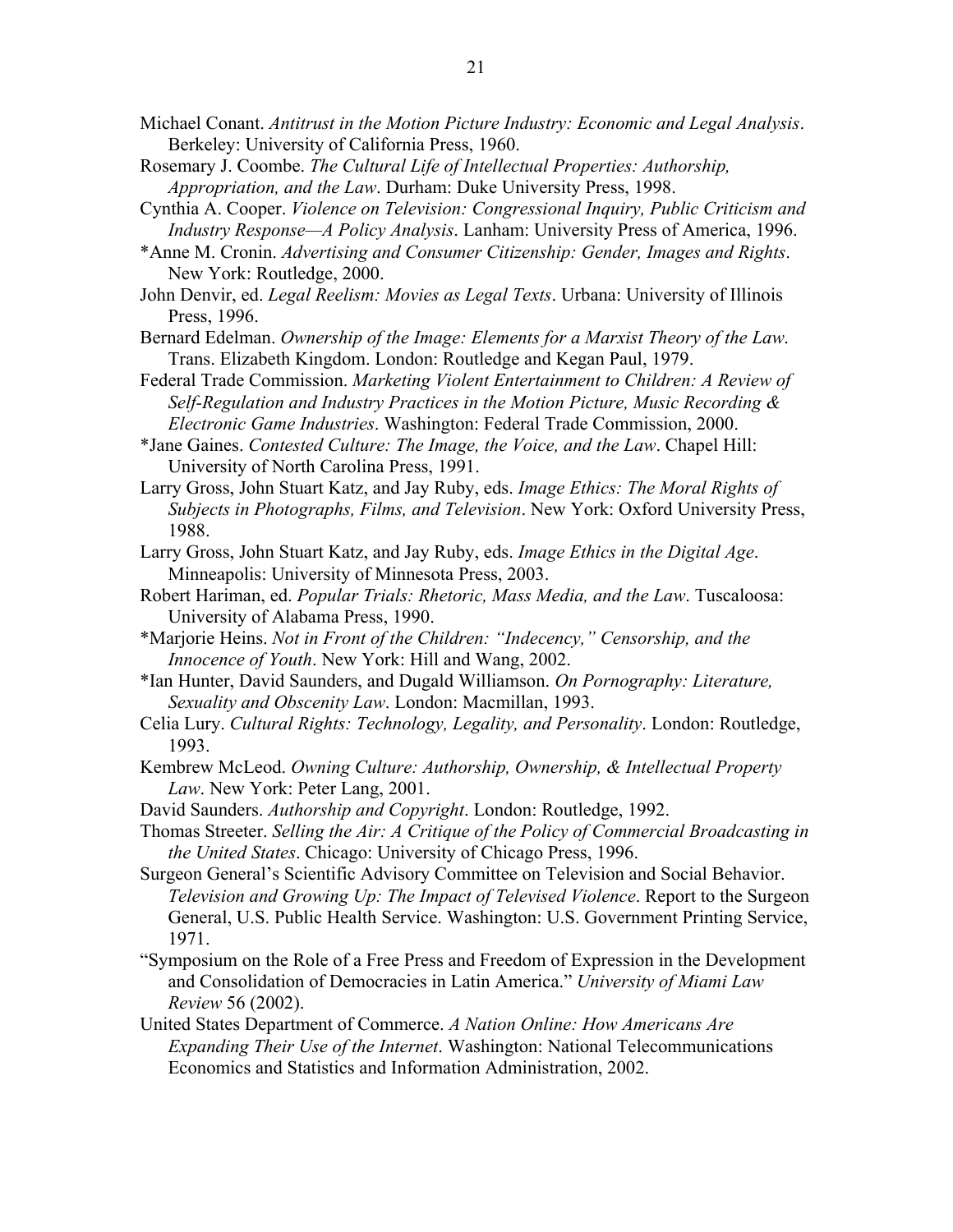- Siva Vaidhyanathan. *The Anarchist in the Library: How the Clash Between Freedom and Control is Hacking the Real World and Crashing the System*. New York: Basic Books, 2004.
- Martha Woodmansee and Peter Jaszi, eds. *The Construction of Authorship: Textual Appropriation in Law and Literature*. Durham: Duke University Press, 1994.

## **SOCIOLOGY**

- David L. Andrews and Steven J. Jackson, eds. *Sport Stars: The Cultural Politics of Sporting Celebrity*. London: Routledge, 2001.
- Bruce A. Austin. *Immediate Seating: A Look at Movie Audiences*. Belmont: Wadsworth, 1989.
- Bruce A. Austin, ed. *Current Research in Film: Audiences, Economics, and the Law*. Norwood: Ablex, various eds.
- Patrick Barwise and Andrew Ehrenberg. *Television and its Audience*. London: Sage, 1988.
- Jean Baudrillard. *Jean Baudrillard: Selected Writings*. Ed. Mark Poster. Stanford: Stanford University Press, 1988.
- Tony Bennett. *Culture: A Reformer's Science*. London: Sage, 1998.
- Herbert Blumer. *Movies and Conduct*. New York: Macmillan, 1933.
- Herbert Blumer and Philip M. Hauser. *Movies, Delinquency and Crime*. New York: Macmillan, 1933.
- Pierre Bourdieu. *On Television*. Trans. Priscilla Parkhurst Ferguson. New York: New Press, 1998.
- Raymond Boyle and Richard Haynes. *Football in the New Media Age*. London: Routledge, 2004.
- Raymond Boyle and Richard Haynes. *Power Play: Sport, the Media & Popular Culture*. Harlow: Longman, 2000.
- Rod Brookes. *Representing Sport*. London: Arnold, 2002.
- Graham Burton. *Media and Society: Critical Perspectives*. Maidenhead: Open University Press, 2005.
- Muriel Cantor. *The Hollywood TV Producer*. New Brunswick: Transaction Books, 1988.
- Muriel G. Cantor and Joel M. Cantor. *Prime-Time Television: Content and Control*, 2<sup>nd</sup> ed. Newbury Park: Sage Publications, 1992.
- Simone Chambers and Anne Costain, eds. *Deliberation, Democracy, and the Media*. Lanham: Rowman & Littlefield, 2000.
- W. W. Charters. *Motion Pictures and Youth*. New York: Macmillan, 1935.
- "The Chinese Television Documentary River Elegy (Parts I-III)." *Chinese Sociology and Anthropology* 24, no. 2 (1991-92); 24, no. 4 (1992); 25, no. 1 (1992).
- \*"Class and Gender: Debates over the Television Soap Opera Aspirations." *Chinese Sociology and Anthropology* 27, no. 4 (1995).
- Stanley Cohen and Jock Young, eds. *The Manufacture of News: Social Problems, Deviance and the Mass Media*. London: Constable, 1973.
- Benjamin Cole, ed. *Conflict, Terrorism and the Media in Asia*. London: Routledge, 2006.
- \*S. Craig, ed. *Men, Masculinity, and the Media*. Newbury Park: Sage Publications, 1992.
- Timothy John Curry and A. C. Clarke. *Introducing Visual Sociology*. Dubuque: Kendall-Hunt, 1983.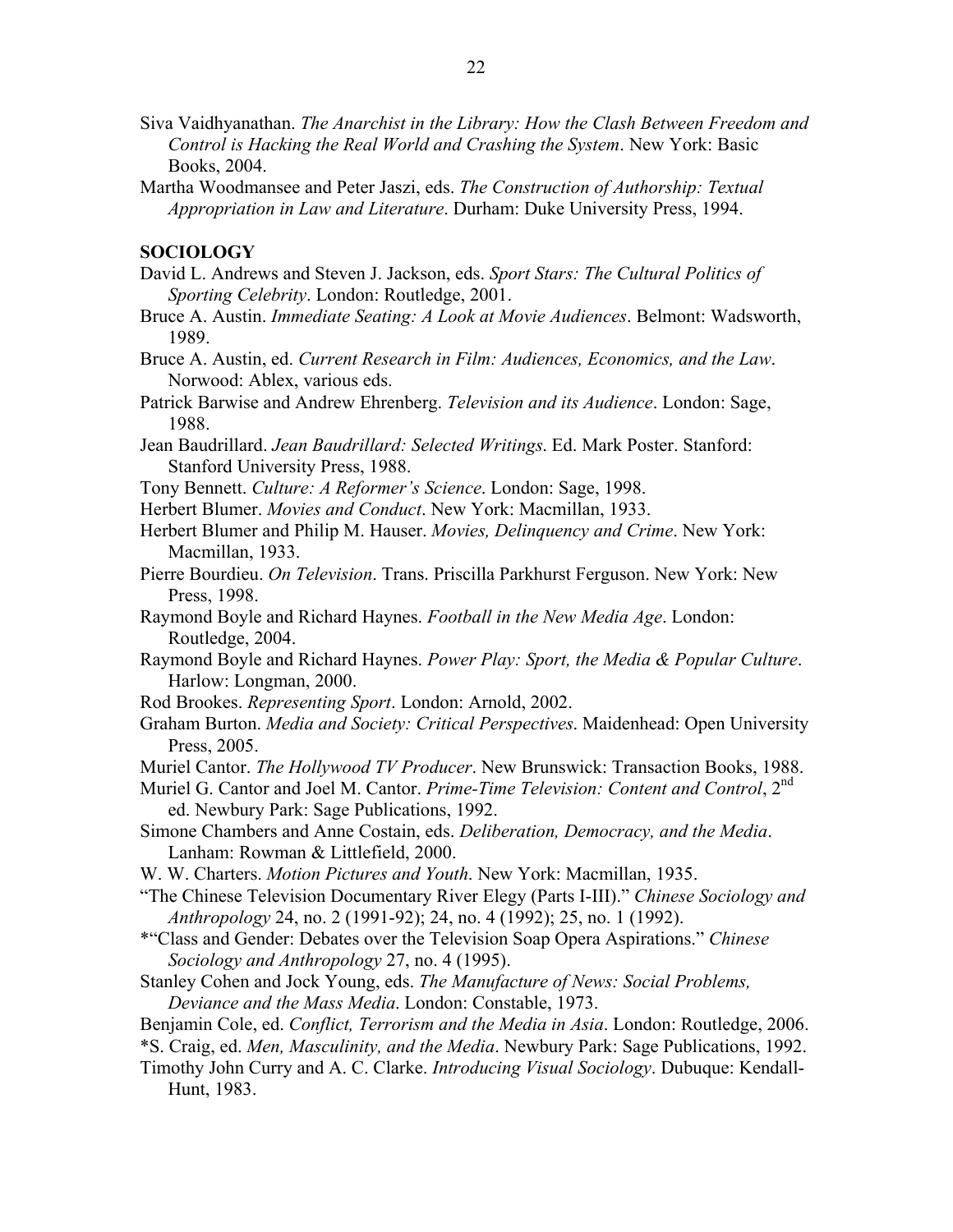- Daniel Czitrom. *Media and the American Mind: From Morse to McLuhan*. Chapel Hill: University of North Carolina Press, 1982.
- Edgar Dale. *The Content of Motion Pictures*. New York: Macmillan, 1933.
- Norman K. Denzin. *The Cinematic Society: The Voyeur's Gaze*. Newbury Park: Sage, 1995.
- Norman K. Denzin. *Hollywood Shot by Shot: Alcoholism in American Cinema*. New York: Aldine de Gruyter, 1991.
- Norman K. Denzin. *Images of Postmodern Society: Social Theory and Contemporary Cinema*. London: Sage Publications, 1991.
- James Der Derian. *Virtuous War: Mapping the Military-Industrial-Entertainment Network*. Boulder: Westview Press, 2001.
- James S. Ettema and D. Charles Whitney, eds. *Individuals in Mass Media Organizations: Creativity and Constraint*. Beverly Hills: Sage, 1982.
- Henry James Forman. *Our Movie Made Children*. New York: Macmillan, 1933.
- \*Kathryn H. Fuller. *At the Picture Show: Small-Town Audiences and the Creation of Movie Fan Culture*. Washington: Smithsonian Institution Press, 1996.
- \*Joshua Gamson. *Claims to Fame: Celebrity in Contemporary America*. Berkeley: University of California Press, 1994.
- David Gauntlett. *Moving Experiences: Understanding Television's Influences and Effects*. London: John Libbey, 1995.
- Todd Gitlin. *Inside Prime Time*, 2<sup>nd</sup> ed. New York: Pantheon, 1994.
- Herman S. Gray. *Cultural Moves: African Americans and the Politics of Representation*. Berkeley: University of California Press, 2005.
- Herman S. Gray. *Watching "Race"*. Minneapolis: University of Minnesota Press, 1995.
- J. R. Hall and M. J. Neitz. *Culture: Sociological Perspectives*. Englewood Cliffs: Prentice-Hall, 1993.
- Leo Handel. *Hollywood Looks at its Audience*. Urbana: University of Illinois Press, 1950.
- \*C. Lee Harrington and Denise D. Bielby. *Soap Fans: Pursuing Pleasure and Making Meaning in Everyday Life*. Philadelphia: Temple University Press, 1995.
	- C. Lee Harrington and Denise D. Bielby, eds. *Popular Culture: Production and Consumption*. Malden: Blackwell, 2001.
- W. F. Haug. *Critique of Commodity Aesthetics: Appearance, Sexuality and Advertising in Capitalist Society*. Trans. Robert Bock. Cambridge: Polity Press, 1986.
- George A. Huaco. *The Sociology of Film Art*. New York: Basic Books, 1965.
- Darnell M. Hunt. *Screening the Los Angeles "Riots": Race, Seeing, and Resistance*. Cambridge: Cambridge University Press, 1997.
- Paul L. Jalbert, ed. *Media Studies: Ethnomethodological Approaches*. Lanham: University Press of America, 1999.
- Ian C. Jarvie. *Movies as Social Criticism*. Metuchen: Scarecrow Press, 1978.
- Ian C. Jarvie. *Towards a Sociology of the Cinema: A Comparative Essay on the Structure and Functioning of a Major Entertainment Industry*. London: Routledge & Kegan Paul, 1970.
- Stephen Kline. *Out of the Garden: Toys, TV, and Children's Culture in the Age of Marketing*. London: Verso, 1993.
- Justin Lewis. *Constructing Public Opinion: How Political Elites do What They Like and Why We Seem to Go Along with it*. New York: Columbia University Press, 2001.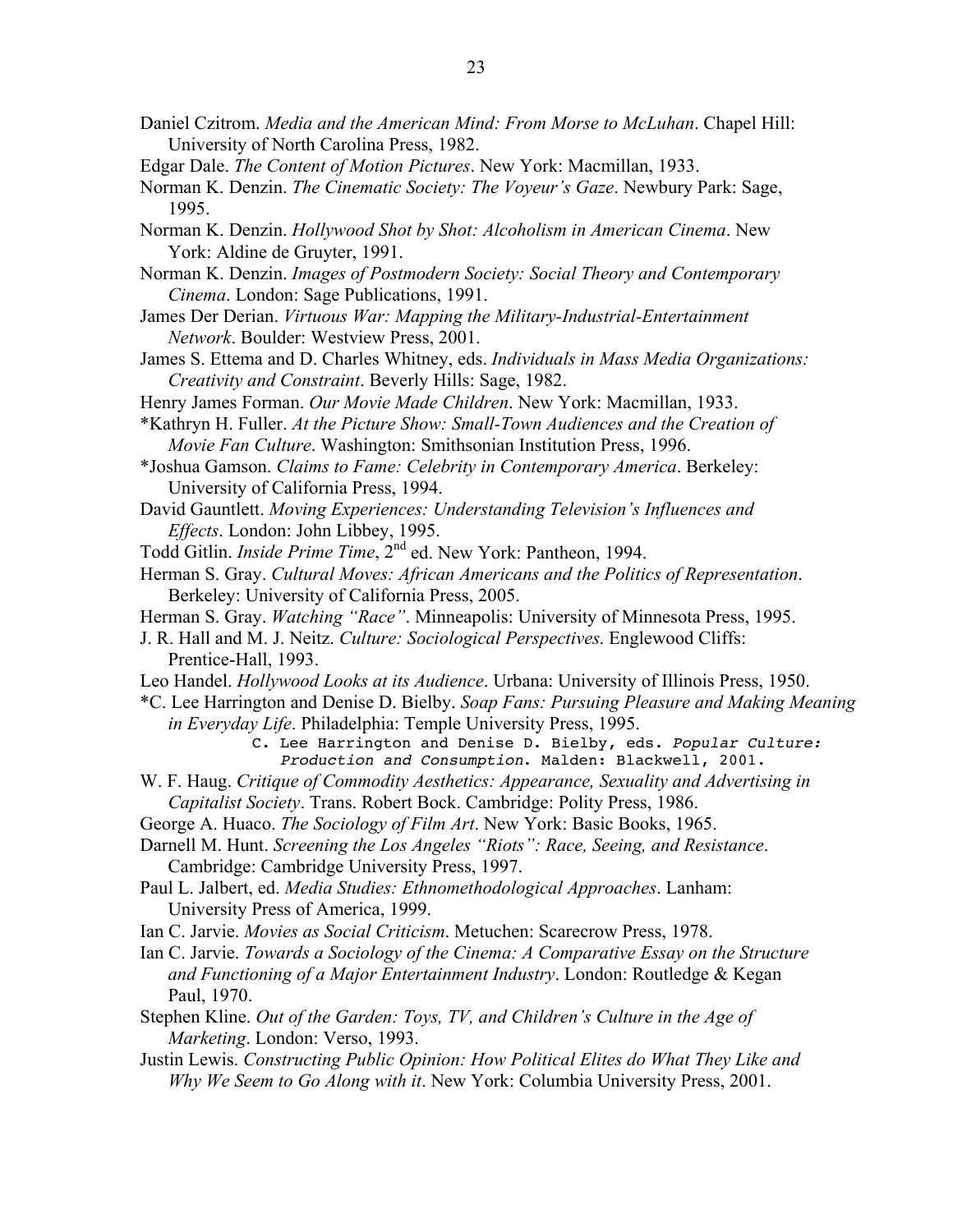- Justin Lewis. *The Ideological Octopus: An Exploration of Television and its Audience*. New York: Routledge, 1991.
- Justin Lewis, Sanna Inthorn, and Karin Wahl-Jorgensen. *Citizens or Consumers? What the Media Tell Us About Political Participation*. Maidenhead: Open University Press, 2005.
- Jim McGuigan. *Culture and the Public Sphere*. London: Routledge, 1996.
- Jim McGuigan. *Rethinking Cultural Policy*. Maidenhead: Open University Press, 2004.
- Charles Madge and Mary-Lou Jennings, eds. *Pandaemonium 1660-1886: The Coming of the Machine as Seen by Contemporaries*. London: André Deutsch, 1985.
- Mass-Observation. *Britain*. London: Penguin, 1939.
- Mark A. May and Frank K. Shuttleworth. *The Social Conduct and Attitudes of Movie Fans*. New York: Macmillan, 1933.
- J. P. Mayer. *Sociology of Film: Studies and Documents*. London: Faber and Faber, 1946.
- Joshua Meyrowitz. *No Sense of Place: The Impact of Electronic Media on Social Behavior*. New York: Oxford University Press, 1985.
- Alice Miller Mitchell. *Children and the Movies*. Chicago: University of Chicago Press, 1929.
- "The Motion Picture Industry." *Annals of the American Academy of Political and Social Science* 254 (1947).
- Dorothy Nelkin. *Selling Science: How the Press Covers Science and Technology*. New York: WH Freeman, 1987.
- W. Russell Neuman. *The Future of the Mass Audience*. Cambridge: Cambridge University Press, 1993.
- Crystal Ng and Bradley Dakake. *Tobacco at the Movies*. Boston: Massachusetts Public Interest Research Group, 2002.
- Ruth C. Peterson and L. I. Thurstone. *Motion Pictures and the Social Attitudes of Children*. New York: Macmillan, 1933.
- Pew Charitable Trusts. *Return to Normalcy? How the Media Have Covered the War on Terrorism*, 2002.
- Pew International Journalism Program. *America and the World: The Impact of September 11 on U. S. Coverage of International News*, 2002.
- Pew Internet & American Life Project. *Hispanics and the Internet*. Washington: Pew Internet & American Life Project, 2001.
- Pew Internet & American Life Project. *The Internet and the Iraq War*, 2003.
- Pew Internet & American Life Project. *Faith Online*, 2004.
- Pew Research Center. *Trends 2005*, 2005.
- Pew Research Center for the People & the Press. *The Internet and Campaign 2004*, 2005.
- Greg Philo, ed. *Message Received: Glasgow Media Group Research 1993-1998*. Harlow: Longman, 2003.
- Jeffrey Richards and Dorothy Sheridan, eds. *Mass-Observation at the Movies*. London: Routledge & Kegan Paul, 1987.
- S. Rothman, ed. *The Mass Media*. New York: Paragon House, 1992.
- David Rowe. *Sport, Culture and the Media: The Unruly Trinity*. Buckingham: Open University Press, 1999.
- David Rowe, ed. *Critical Readings: Sport, Culture and the Media*. Maidenhead: Open University Press, 2004.